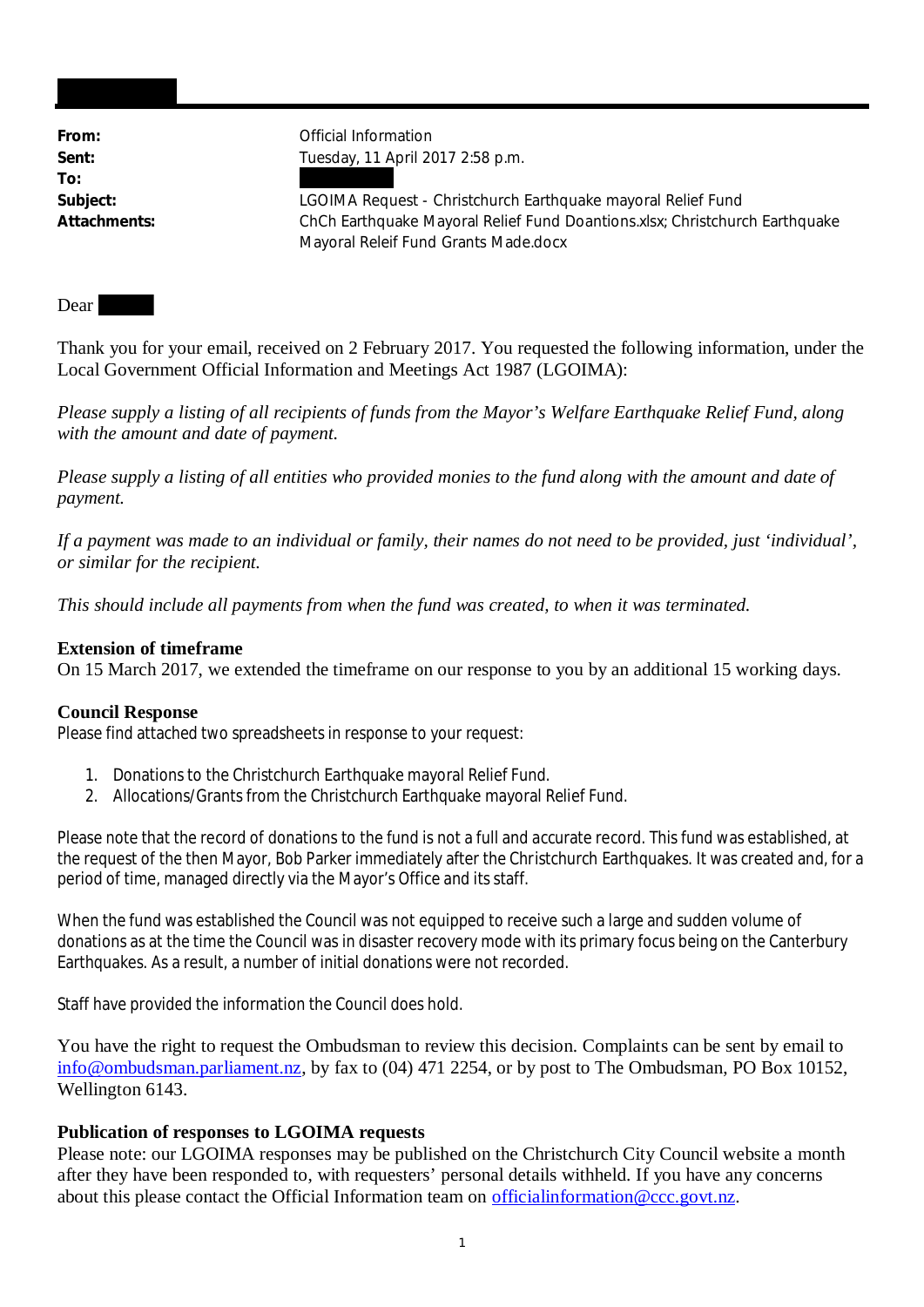Kind regards,

Sean

**Sean Rainey Senior Information Adviser and Privacy Officer Office of the Chief Executive Christchurch City Council 53 Hereford Street, Christchurch 8011 PO Box 73016, Christchurch 8154**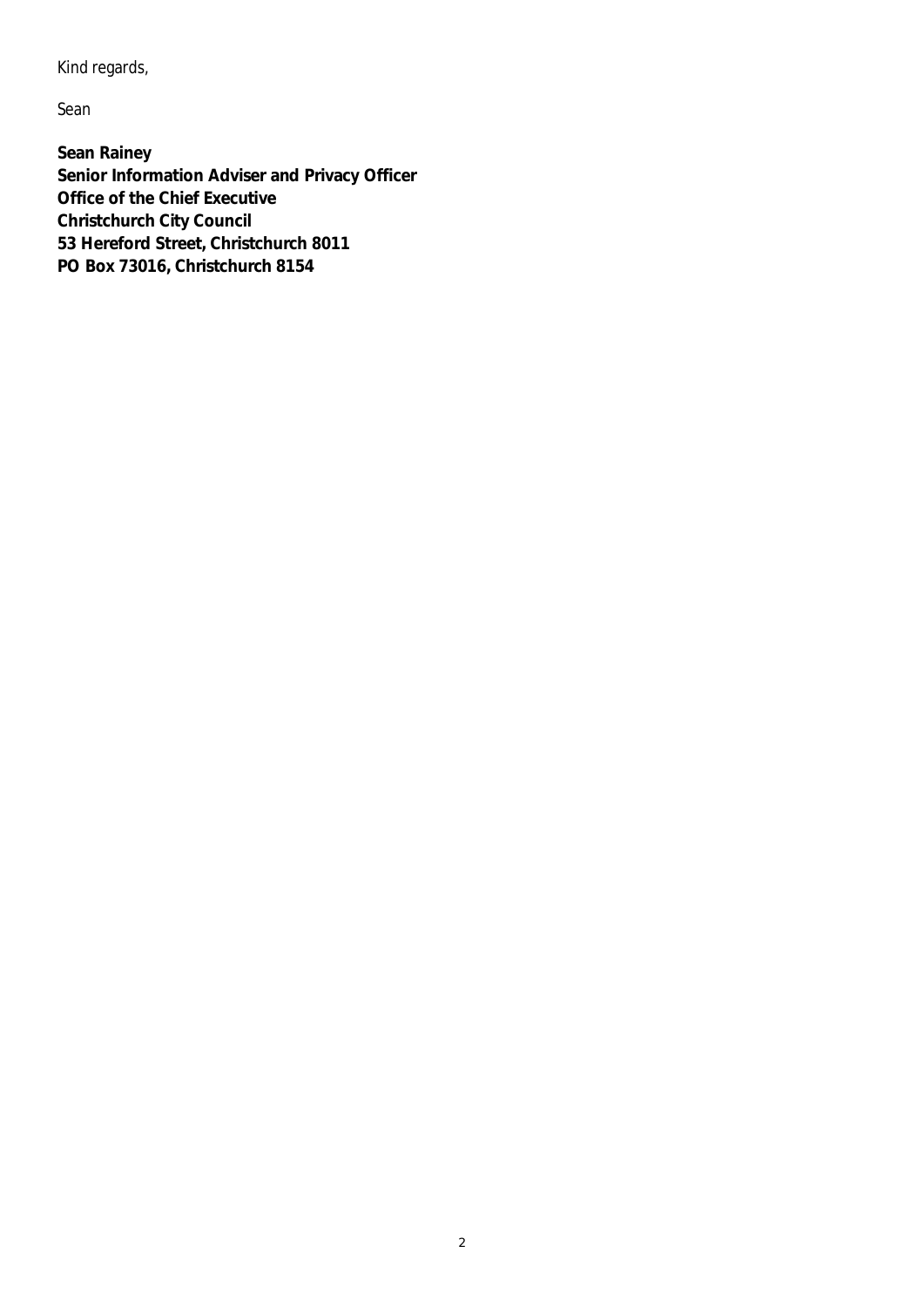| Organisation                                            | <b>Name</b>              | <b>Country (if not NZ)</b> | <b>Currency</b>          | <b>Amount in original</b><br>currency | NZ\$Amount              |
|---------------------------------------------------------|--------------------------|----------------------------|--------------------------|---------------------------------------|-------------------------|
|                                                         | individual               |                            | <b>AUD</b>               | 400.00                                | \$537.66                |
| <b>Manchester St School</b>                             |                          |                            | <b>NZD</b>               | 1,123.00                              | \$1,123.00              |
| Manwatu Wanganui Regional<br>Disaster Relief fund trust |                          |                            | <b>NZD</b>               | 120,000.00                            | \$120,000.00            |
|                                                         | individual               |                            | <b>NZD</b>               | 500.00                                | \$500.00                |
| Hurunui College PTA                                     | individual               |                            | <b>NZD</b>               | 200.00                                | \$200.00                |
|                                                         | individual<br>individual |                            | <b>NZD</b><br><b>NZD</b> | 100.00<br>50.00                       | \$100.00<br>\$50.00     |
|                                                         | individual               | <b>UNITED KINGDOM</b>      | <b>GBP</b>               | 50.00                                 | \$108.50                |
|                                                         | individual               |                            | <b>NZD</b>               | 50.00                                 | \$50.00                 |
| J C Gerstner Construction Co                            |                          | <b>USA</b>                 | <b>USD</b>               | 200.00                                | $\overline{$}266.16$    |
|                                                         | individual               | <b>USA</b>                 | <b>USD</b>               | 20.00                                 | \$26.57                 |
|                                                         | individual               | <b>USA</b>                 | <b>USD</b>               | 20.00                                 | \$26.57                 |
|                                                         | individual               | <b>UNITED KINGDOM</b>      | <b>NZD</b>               | 20.00                                 | \$20.00                 |
|                                                         | individual               | <b>USA</b>                 | <b>USD</b>               | 500.00                                | \$665.46                |
|                                                         | individual               | <b>UNITED KINGDOM</b>      | <b>GBP</b>               | 100.00<br>250.00                      | \$217.06<br>\$250.00    |
| Ohakune 2000 Itd                                        | individual               |                            | <b>NZD</b><br><b>NZD</b> | 250.00                                | \$250.00                |
|                                                         | individual               |                            | <b>NZD</b>               | 100.00                                | \$100.00                |
|                                                         | individual               | <b>UNITED KINGDOM</b>      | <b>GBP</b>               | 50.00                                 | \$108.50                |
| Probus Club of Masterton                                |                          |                            | <b>NZD</b>               | 330.00                                | \$330.00                |
|                                                         | individual               | <b>AUSTRALIA</b>           | <b>AUD</b>               | 150.00                                | \$201.59                |
|                                                         |                          | <b>JAPAN</b>               | <b>YEN</b>               | 10,000.00                             | \$158.83                |
| <b>Fujitsu General</b>                                  |                          |                            | <b>NZD</b>               | 100,000.00                            | \$100,000.00            |
|                                                         | individual               |                            | <b>NZD</b>               | 50.00                                 | \$50.00                 |
| Mt Herbert House Residents Trust                        |                          |                            | <b>NZD</b>               | 200.00                                | \$200.00                |
|                                                         | individual               |                            | <b>NZD</b>               | 50.00                                 | \$50.00                 |
|                                                         | individual               |                            | <b>NZD</b>               | 300.00                                | \$300.00                |
| Maurice Paykel Charitable Trust<br>N/a                  | individual               |                            | <b>NZD</b><br><b>NZD</b> | 10,000.00<br>200.00                   | \$10,000.00<br>\$200.00 |
|                                                         | individual               | <b>UNITED KINGDOM</b>      | <b>GBP</b>               | 20.00                                 | \$41.83                 |
|                                                         | individual               | <b>AUSTRALIA</b>           | <b>AUD</b>               | 50.00                                 | \$65.75                 |
|                                                         | individual               |                            | <b>NZD</b>               | 100.00                                | \$100.00                |
|                                                         | individual               | <b>UNITED KINGDOM</b>      | <b>GBP</b>               | 25.00                                 | \$54.24                 |
| Ladies Probus Club of Cornwall<br>Park                  |                          |                            | <b>NZD</b>               | 500.00                                | \$500.00                |
|                                                         | individual               | <b>UNITED KINGDOM</b>      | <b>NZD</b>               | 100.00                                | \$100.00                |
|                                                         | individual               | <b>SWITZERLAND</b>         | <b>NZD</b>               | 1,000.00                              | \$1,000.00              |
|                                                         | individual               |                            | <b>NZD</b>               | 1,200.00                              | \$1,200.00              |
|                                                         | individual<br>individual |                            | <b>NZD</b><br><b>NZD</b> | 250.00<br>250.00                      | \$250.00<br>\$250.00    |
|                                                         | individual               | <b>USA</b>                 | <b>USD</b>               | 50.00                                 | \$66.50                 |
|                                                         | individual               | <b>USA</b>                 | <b>NZD</b>               | 500.00                                | \$500.00                |
|                                                         | individual               |                            | <b>NZD</b>               | 20.00                                 | \$20.00                 |
|                                                         | individual               | <b>USA</b>                 | <b>USD</b>               | 100.00                                | \$133.10                |
|                                                         | individual               | UNITED KINGDOM             | <b>GBP</b>               | 20.00                                 | \$43.37                 |
|                                                         | individual               | <b>JAPAN</b>               | <b>YEN</b>               | 20,000.00                             | \$317.66                |
|                                                         | individual               |                            | <b>AUD</b>               | 10.00                                 | \$13.15                 |
|                                                         | individual<br>individual | <b>USA</b>                 | <b>NZD</b><br><b>USD</b> | 10.00<br>10.00                        | \$10.00<br>\$13.26      |
|                                                         | individual               |                            | <b>NZD</b>               | 1,000.00                              | \$1,000.00              |
|                                                         | individual               | <b>CANADA</b>              | CAD                      | 100.00                                | \$136.36                |
|                                                         | individual               | <b>UNITED KINGDOM</b>      | <b>GBP</b>               | 100.00                                | \$217.06                |
|                                                         | individual               |                            | <b>GBP</b>               | 10.00                                 | \$20.92                 |
|                                                         | individual               | <b>UNITED KINGDOM</b>      | <b>GBP</b>               | 100.00                                | \$217.06                |
|                                                         | individual               |                            | <b>NZD</b>               | 50.00                                 | \$50.00                 |
|                                                         | individual               |                            | <b>NZD</b>               | 20.00                                 | \$20.00                 |
|                                                         | individual<br>individual | <b>UNITED KINGDOM</b>      | <b>GBP</b><br><b>GBP</b> | 100.00<br>50.00                       | \$217.06<br>\$108.50    |
|                                                         | individual               | <b>UNITED KINGDOM</b>      | <b>GBP</b>               | 10.00                                 | \$21.66                 |
| Ngati Hikitanga Te Paea                                 |                          |                            | <b>NZD</b>               | 25.00                                 | \$25.00                 |
| Rangiuira Kipihana                                      |                          |                            | <b>NZD</b>               | 25.00                                 | \$25.00                 |
|                                                         | individual               |                            | <b>NZD</b>               | 100.00                                | \$100.00                |
| Mount Maunganui Returned and                            | individual               | <b>USA</b>                 | <b>USD</b><br><b>NZD</b> | 200.00<br>5,000.00                    | \$251.68<br>\$5,000.00  |
| Services Assn (Inc)                                     |                          |                            |                          |                                       |                         |
| Mt RSA Welfare Charitable Trust                         |                          |                            | <b>NZD</b>               | 5,000.00                              | \$5,000.00              |
| Mt RSA Women's Section                                  |                          |                            | <b>NZD</b>               | 1,000.00                              | \$1,000.00              |
| Mt RSA Village Trust                                    | individual               | <b>USA</b>                 | <b>NZD</b><br><b>USD</b> | 1,500.00<br>100.00                    | \$1,500.00<br>\$133.05  |
|                                                         | individual               | <b>UNITED KINGDOM</b>      | <b>GBP</b>               | 50.00                                 | \$408.50                |
| Taumarunui Opportunity Shop                             |                          |                            | <b>NZD</b>               | 4,000.00                              | \$4,000.00              |
|                                                         | individual               | <b>UNITED KINGDOM</b>      | <b>GBP</b>               | 20.00                                 | \$41.83                 |
|                                                         | individual               |                            | <b>NZD</b>               | 500.00                                | \$500.00                |
|                                                         |                          | individual GERMANY         | <b>USD</b>               | 5.00                                  | \$6.43                  |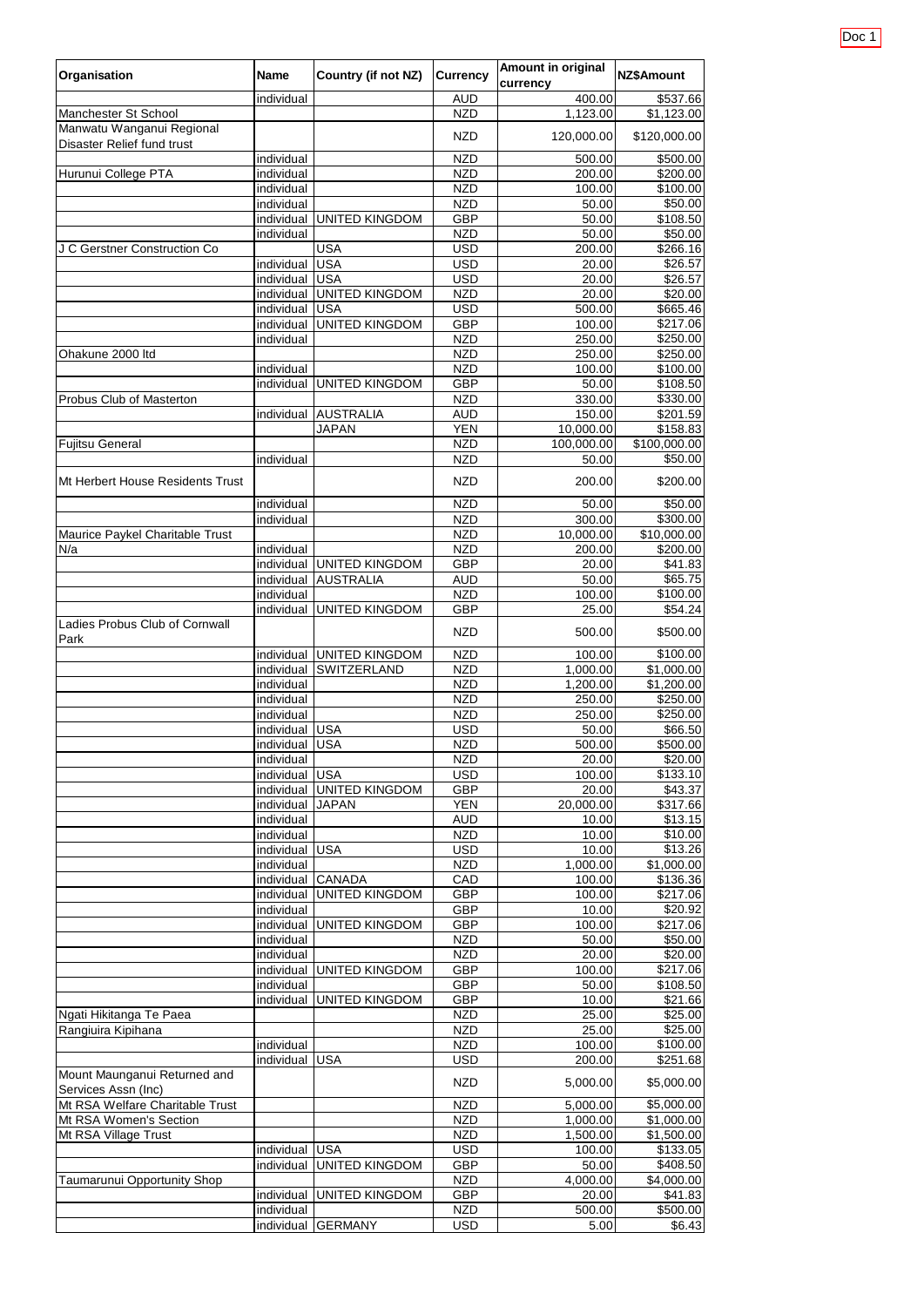| Organisation                                                 | <b>Name</b>              | <b>Country (if not NZ)</b> | <b>Currency</b>          | <b>Amount in original</b><br>currency | NZ\$Amount                          |
|--------------------------------------------------------------|--------------------------|----------------------------|--------------------------|---------------------------------------|-------------------------------------|
|                                                              |                          |                            | CAD                      | 5.00                                  | \$6.59                              |
|                                                              |                          |                            | <b>AUD</b>               | 5.00                                  | \$6.58                              |
|                                                              |                          |                            | <b>CNY</b>               | 10.00                                 | \$1.84                              |
|                                                              | individual               |                            | <b>NZD</b>               | 1,000.00                              | \$1,000.00                          |
|                                                              | individual               |                            | <b>NZD</b>               | 20.00                                 | \$20.00                             |
|                                                              | individual<br>individual | <b>UNITED KINGDOM</b>      | <b>NZD</b><br><b>NZD</b> | 211.18                                | \$211.18                            |
|                                                              | individual               |                            | <b>NZD</b>               | 100.00<br>100.00                      | \$100.00<br>\$100.00                |
| <b>TeAwamutu Machine Knitters</b>                            |                          |                            | <b>NZD</b>               | 200.00                                | \$200.00                            |
|                                                              | individual               |                            | <b>GBP</b>               | 10.00                                 | \$20.92                             |
|                                                              | individual               |                            | <b>NZD</b>               | 30.00                                 | \$30.00                             |
|                                                              | individual               |                            | <b>NZD</b>               | 30.00                                 | \$30.00                             |
|                                                              | individual               | <b>UNITED KINGDOM</b>      | <b>GBP</b>               | 50.00                                 | \$108.50                            |
| Port of Tauranga                                             | individual               |                            | <b>NZD</b><br><b>GBP</b> | 100,000.00<br>20.00                   | $\overline{$100,000.00}$<br>\$43.37 |
|                                                              | individual               |                            | <b>NZD</b>               | 5.00                                  | \$5.00                              |
|                                                              | individual               |                            | <b>NZD</b>               | 100.00                                | \$100.00                            |
|                                                              | individual               | <b>AUSTRALIA</b>           | <b>AUD</b>               | 50.00                                 | \$67.16                             |
|                                                              | individual               |                            | <b>NZD</b>               | 100.00                                | \$100.00                            |
|                                                              | individual               |                            | <b>NZD</b>               | 18.50                                 | \$18.50                             |
|                                                              | individual<br>individual | <b>UNITED KINGDOM</b>      | <b>GBP</b><br><b>NZD</b> | 100.00<br>500.00                      | \$217.06<br>\$500.00                |
|                                                              | individual               |                            | <b>NZD</b>               | 200.00                                | \$200.00                            |
| Shiga Gakuen Junior & Senior<br>School                       |                          | <b>JAPAN</b>               | <b>NZD</b>               | 1,000.00                              | \$1,000.00                          |
|                                                              | individual               |                            | <b>NZD</b>               | 1,736.36                              | \$1,736.36                          |
|                                                              | individual               | <b>AUSTRALIA</b>           | <b>GBP</b>               | 500.00                                | \$1,027.70                          |
|                                                              | individual               | <b>UNITED KINGDOM</b>      | <b>GBP</b>               | 50.00                                 | \$102.72                            |
| <b>Trustees of WA Horncastle</b>                             | individual               | <b>UNITED KINGDOM</b>      | <b>GBP</b>               | 50.00                                 | \$102.72                            |
| <b>Charitable Settlement</b>                                 |                          | <b>UNITED KINGDOM</b>      | <b>GBP</b>               | 1,000.00                              | \$2,055.45                          |
|                                                              | individual               | <b>USA</b>                 | <b>USD</b>               | 200.00                                | \$266.16                            |
| Tui Products Ltd<br><b>Waihi Beach Memorial RSA</b>          |                          |                            | <b>NZD</b><br><b>NZD</b> | 15,314.74<br>4,020.00                 | \$15,314.74<br>\$4,020.00           |
| <b>Welfare Acc</b>                                           | individual               |                            | <b>NZD</b>               | 100.00                                | \$100.00                            |
|                                                              | individual               |                            | <b>NZD</b>               | 200.00                                | \$200.00                            |
| Soroptimist International of<br><b>Palmerston North</b>      |                          |                            | <b>NZD</b>               | 280.00                                | \$280.00                            |
| Bay of Plenty Regional Council                               |                          |                            | <b>NZD</b>               | 150,000.00                            | \$150,000.00                        |
| Resource Management Law<br>Association of NZ Inc             |                          |                            | <b>NZD</b>               | 5,000.00                              | \$5,000.00                          |
|                                                              | individual               | <b>AUSTRALIA</b>           | <b>AUD</b>               | 50.00                                 | \$66.04                             |
|                                                              | individual               | <b>USA</b>                 | <b>USD</b>               | 200.00                                | \$266.16                            |
|                                                              | individual               |                            | <b>NZD</b>               | 200.00                                | \$200.00                            |
| Motorworks (Hawkes bay) Ltd                                  |                          |                            | <b>NZD</b>               | 500.00                                | \$500.00                            |
|                                                              | individual               |                            | <b>NZD</b>               | 100.00                                | \$100.00                            |
| NZ Society of Local Government                               | individual               | <b>UNITED KINGDOM</b>      | <b>GBP</b><br><b>NZD</b> | 100.00<br>5,000.00                    | \$205.50<br>\$5,000.00              |
| Managers Inc (SOLGM)                                         | individual               |                            | <b>NZD</b>               | 500.00                                | \$500.00                            |
|                                                              | individual               | <b>TAIWAN</b>              | <b>NZD</b>               | 1,000.00                              | \$1,000.00                          |
|                                                              | individual               | <b>TAIWAN</b>              | <b>NZD</b>               | 1,000.00                              | \$1,000.00                          |
|                                                              | individual               | <b>TAIWAN</b>              | <b>NZD</b>               | 2,000.00                              | \$2,000.00                          |
|                                                              | individual               |                            | <b>NZD</b>               | 2,000.00                              | \$2,000.00                          |
|                                                              | individual               | <b>TAIWAN</b>              | <b>NZD</b>               | 4,000.00                              | \$4,000.00                          |
|                                                              | individual<br>individual | <b>TAIWAN</b>              | <b>NZD</b><br><b>NZD</b> | 4,000.00<br>500.00                    | \$4,000.00<br>\$500.00              |
|                                                              | individual               |                            | <b>NZD</b>               | 100.00                                | \$100.00                            |
|                                                              | individual               |                            | <b>NZD</b>               | 100.00                                | \$100.00                            |
| <b>Timaru District Council</b>                               |                          |                            | <b>NZD</b>               | 50,000.00                             | \$50,000.00                         |
| Avant Garde Lodge No.503                                     |                          |                            | <b>NZD</b>               | 1,000.00                              | \$1,000.00                          |
|                                                              | individual               |                            | <b>NZD</b>               | 50.00                                 | \$50.00                             |
|                                                              | individual<br>individual |                            | <b>NZD</b><br><b>GBP</b> | 25.00<br>10.00                        | \$25.00<br>\$20.50                  |
| Chao Zhou Association of New<br>Zealand                      |                          |                            | <b>NZD</b>               | 45,090.00                             | \$45,090.00                         |
| Taiwanese Chambers of<br>Commerce                            |                          |                            | <b>NZD</b>               | 22,364.36                             | \$22,364.36                         |
| Taiwan Business Association of<br>(South Island) New Zealand |                          |                            | <b>NZD</b>               | 21,200.00                             | \$21,200.00                         |
|                                                              | individual               |                            | <b>NZD</b>               | 1,000.00                              | \$1,000.00                          |
|                                                              | individual               |                            | <b>NZD</b>               | 1,000.00                              | \$1,000.00                          |
|                                                              | individual               |                            | <b>GBP</b>               | 200.00                                | \$434.17                            |
| The Marslin Family Trust                                     | individual               |                            | <b>NZD</b><br><b>NZD</b> | 100.00<br>100.00                      | \$100.00<br>\$100.00]               |
|                                                              |                          |                            |                          |                                       |                                     |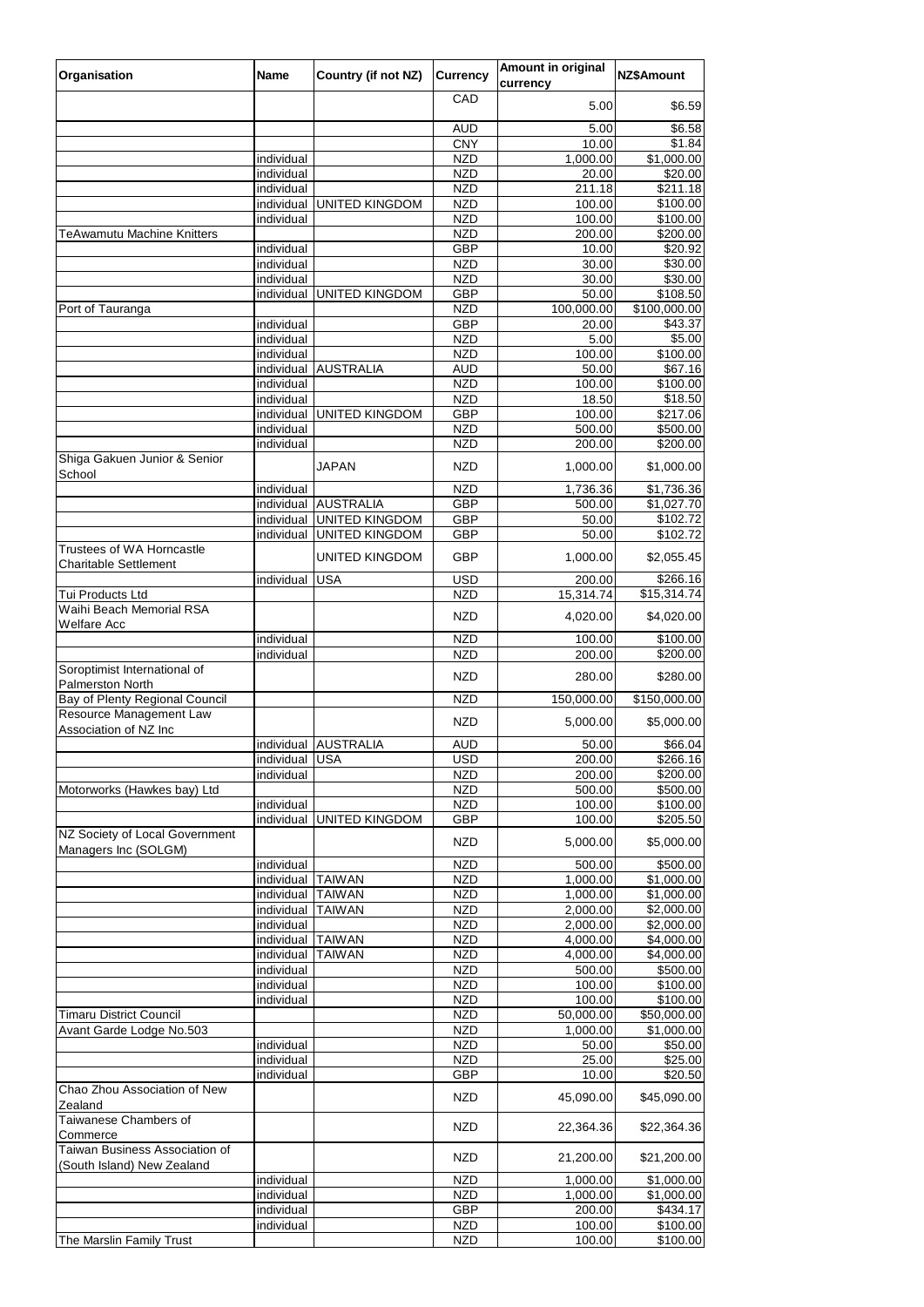| Organisation                                                  | <b>Name</b>              | <b>Country (if not NZ)</b> | <b>Currency</b>          | <b>Amount in original</b><br>currency | <b>NZ\$Amount</b>     |
|---------------------------------------------------------------|--------------------------|----------------------------|--------------------------|---------------------------------------|-----------------------|
| JD and JY Marslin Ltd t/a Shower<br>Dome Taupo                |                          |                            | <b>NZD</b>               | 100.00                                | \$100.00              |
| <b>Womens Division Federated</b><br>Farmers RS-Karamea Branch |                          |                            | <b>NZD</b>               | 100.00                                | \$100.00              |
|                                                               | individual               |                            | <b>NZD</b>               | 100.00                                | \$100.00              |
| <b>Broughton Family Trust</b>                                 |                          | <b>USA</b>                 | <b>USD</b>               | 100.00                                | \$133.05              |
| <b>Riccarton Rotary Trust</b>                                 |                          |                            | <b>NZD</b>               | 11,400.00                             | \$11,400.00           |
|                                                               | individual               |                            | <b>NZD</b>               | 60.00                                 | \$60.00               |
|                                                               | individual               |                            | <b>NZD</b>               | 30.00                                 | \$30.00               |
| Lodewyks Investments Ltd<br>The Entrican Trust                |                          |                            | <b>NZD</b>               | 1,000.00                              | \$1,000.00            |
|                                                               | individual               | <b>UNITED KINGDOM</b>      | <b>NZD</b><br><b>GBP</b> | 1,000.00<br>10.00                     | \$1,000.00<br>\$20.55 |
| <b>Department of Corrections</b>                              |                          |                            |                          |                                       |                       |
| Tongariro/Rangipo Prison Trust<br>Account                     |                          | <b>TURANGI</b>             | <b>NZD</b>               | 158.00                                | \$158.00              |
| <b>Womens Dinner Club</b>                                     |                          |                            | <b>NZD</b>               | 100.00                                | \$100.00              |
| <b>Ellesmere Cooperating Parish</b>                           |                          |                            | <b>NZD</b>               | 1,165.00                              | \$1,165.00            |
| <b>Grey District Council</b>                                  |                          |                            | <b>NZD</b>               | 50,000.00                             | \$50,000.00           |
|                                                               | individual               | <b>CANADA</b>              | CAD                      | 500.00                                | \$657.24              |
|                                                               | individual               | <b>AUSTRALIA</b>           | <b>AUD</b>               | 500.00                                | \$660.85              |
|                                                               | individual               | <b>CANADA</b>              | <b>NZD</b>               | 65.00                                 | \$65.00               |
|                                                               | individual               |                            | <b>NZD</b>               | 500.00                                | \$500.00              |
|                                                               | individual               |                            | <b>NZD</b>               | 750.00                                | \$750.00              |
| Mount Maunganui Returned<br>Services Assn (Inc)               |                          |                            | <b>NZD</b>               | 237.50                                | \$237.50              |
|                                                               | individual               |                            | <b>NZD</b>               | 500.00                                | \$500.00              |
|                                                               | individual               | <b>AUSTRALIA</b>           | <b>AUD</b>               | 100.00                                | \$132.17              |
| Port of Tauranga Ltd                                          |                          |                            | <b>NZD</b>               | 21,670.00                             | \$21,670.00           |
|                                                               | individual<br>individual |                            | <b>NZD</b>               | 100.00<br>50.00                       | 100.00                |
|                                                               |                          |                            | <b>NZD</b>               |                                       | 50.00                 |
|                                                               | individual<br>individual |                            | <b>NZD</b><br><b>NZD</b> | 300.00<br>50.00                       | 300.00<br>50.00       |
|                                                               | individual               |                            | <b>NZD</b>               | 100.00                                | 100.00                |
|                                                               | individual               |                            | <b>NZD</b>               | 20.00                                 | 20.00                 |
|                                                               | individual               |                            | <b>NZD</b>               | 20.00                                 | 20.00                 |
|                                                               | individual               |                            | <b>NZD</b>               | 300.00                                | 300.00                |
|                                                               | individual               |                            | <b>NZD</b>               | 100.00                                | 100.00                |
|                                                               | individual               |                            | <b>NZD</b>               | 50.00                                 | 50.00                 |
|                                                               | individual               |                            | <b>NZD</b>               | 100.00                                | 100.00                |
|                                                               | individual               |                            | <b>NZD</b>               | 100.00                                | 100.00                |
|                                                               | individual               |                            | <b>NZD</b>               | 50.00                                 | 50.00                 |
|                                                               | individual               |                            | <b>NZD</b>               | 500.00                                | 500.00                |
|                                                               | individual               |                            | <b>NZD</b>               | 50.00                                 | 50.00                 |
|                                                               | individual               |                            | <b>NZD</b>               | 400.00                                | 400.00                |
|                                                               | individual               |                            | <b>NZD</b>               | 500.00                                | 500.00                |
|                                                               | individual               |                            | <b>NZD</b>               | 2,500.00                              | 2,500.00              |
|                                                               | individual               |                            | <b>NZD</b>               | 50.00                                 | 50.00                 |
|                                                               | individual               |                            | <b>NZD</b>               | 100.00                                | 100.00                |
|                                                               | individual               |                            | <b>NZD</b>               | 100.00                                | 100.00                |
|                                                               | individual<br>individual |                            | <b>NZD</b><br><b>NZD</b> | 100.00<br>100.00                      | 100.00<br>100.00      |
|                                                               | individual               |                            | <b>NZD</b>               | 100.00                                | 100.00                |
|                                                               | individual               |                            | <b>NZD</b>               | 100.00                                | 100.00                |
|                                                               | individual               |                            | <b>NZD</b>               | 100.00                                | 100.00                |
|                                                               | individual               |                            | <b>NZD</b>               | 100.00                                | 100.00                |
|                                                               | individual               |                            | <b>NZD</b>               | 20.00                                 | 20.00                 |
|                                                               | individual               |                            | <b>NZD</b>               | 200.00                                | 200.00                |
|                                                               | individual               |                            | <b>NZD</b>               | 100.00                                | 100.00                |
|                                                               | individual               |                            | <b>NZD</b>               | 100.00                                | 100.00                |
|                                                               | individual               |                            | <b>NZD</b>               | 1,000.00                              | 1,000.00              |
|                                                               | individual               |                            | <b>NZD</b>               | 100.00                                | 100.00                |
|                                                               | individual               |                            | <b>NZD</b>               | 50.00                                 | 50.00                 |
|                                                               | individual               |                            | <b>NZD</b>               | 150.00                                | 150.00                |
|                                                               | individual               |                            | <b>NZD</b>               | 100.00                                | 100.00                |
|                                                               | individual               |                            | <b>NZD</b>               | 100.00                                | 100.00                |
|                                                               | individual<br>individual | <b>USA</b>                 | <b>NZD</b><br><b>NZD</b> | 20.00<br>30.00                        | 20.00<br>\$30.00      |
|                                                               | individual               | <b>GERMANY</b>             | <b>NZD</b>               | 105.00                                | \$105.00              |
|                                                               | individual               |                            | <b>NZD</b>               | 2,170.00                              | \$2,170.00            |
|                                                               | individual               | <b>UNITED KINGDOM</b>      | <b>NZD</b>               | 50.00                                 | \$50.00               |
|                                                               | individual               | <b>USA</b>                 | <b>NZD</b>               | 40.00                                 | \$40.00               |
|                                                               | individual               | <b>UNITED KINGDOM</b>      | <b>NZD</b>               | 205.00                                | \$205.00              |
|                                                               | individual               | <b>AUSTRALIA</b>           | <b>NZD</b>               | 31.30                                 | \$31.30               |
|                                                               | individual               | <b>USA</b>                 | <b>USD</b>               | 500.00                                | \$629.33              |
|                                                               | individual               | <b>USA</b>                 | <b>USD</b>               | 500.00                                | \$629.33              |
|                                                               | individual               | <b>AUSTRALIA</b>           | <b>NZD</b>               | 298.40                                | \$298.40              |
|                                                               | individual               |                            | <b>NZD</b>               | 150.00                                | \$150.00              |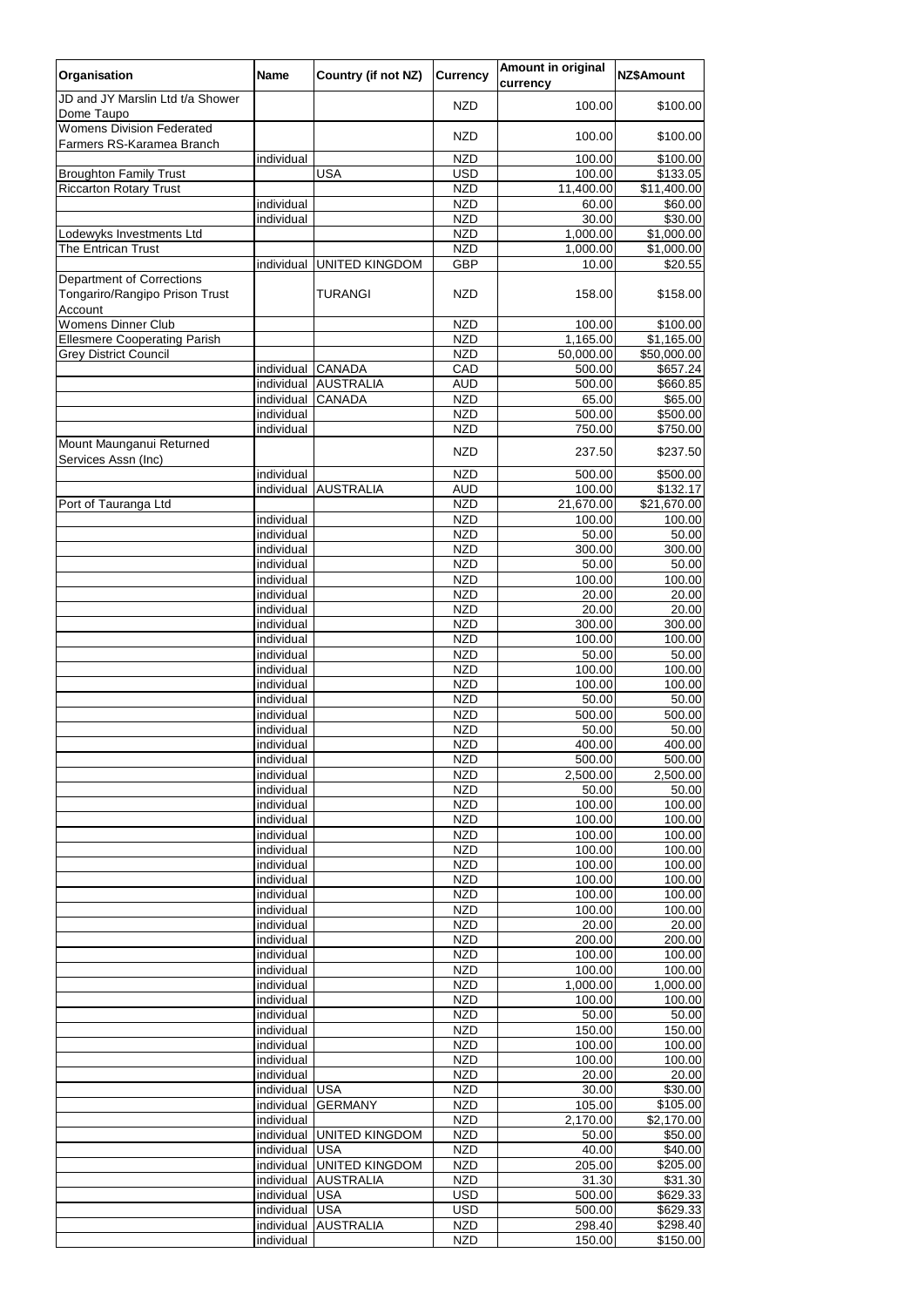| Organisation                                                                                | <b>Name</b>              | <b>Country (if not NZ)</b>         | <b>Currency</b>           | <b>Amount in original</b><br>currency | NZ\$Amount               |
|---------------------------------------------------------------------------------------------|--------------------------|------------------------------------|---------------------------|---------------------------------------|--------------------------|
| Te Puia Springs                                                                             |                          |                                    | <b>NZD</b>                | 50.00                                 | \$50.00                  |
| The Ladies Auxiliary Committee of<br>the Wgtn Branch of the Laura<br><b>Fergusson Trust</b> |                          |                                    | <b>NZD</b>                | 50.00                                 | \$50.00                  |
|                                                                                             | individual               | <b>USA</b>                         | <b>USD</b>                | 400.00                                | \$493.29                 |
| Paeroa Lawn Tennis & Squash<br>Racket's Club Inc                                            |                          |                                    | <b>NZD</b>                | 456.00                                | \$456.00                 |
| <b>Whitiora School Board of Trustees</b>                                                    |                          |                                    | <b>NZD</b>                | 240.00                                | \$240.00                 |
|                                                                                             | individual<br>individual | <b>USA</b>                         | <b>USD</b><br><b>NZD</b>  | 100.00<br>50.00                       | \$125.82<br>\$50.00      |
|                                                                                             | individual               |                                    | <b>NZD</b>                | 1,000.00                              | \$1,000.00               |
|                                                                                             | individual               |                                    | <b>NZD</b>                | 5.00                                  | \$5.00                   |
|                                                                                             | individual               |                                    | <b>NZD</b>                | 40.00                                 | \$40.00                  |
|                                                                                             | individual               |                                    | <b>NZD</b>                | 50.00                                 | \$50.00                  |
| Riponui Country Womens Institute                                                            |                          |                                    | <b>NZD</b>                | 100.00                                | \$100.00                 |
| C3 Limited                                                                                  | individual               |                                    | <b>NZD</b><br><b>NZD</b>  | 12,952.00<br>400.00                   | \$12,952.00<br>\$400.00  |
|                                                                                             | individual               | <b>USA</b>                         | <b>USD</b>                | 449.10                                | \$553.85                 |
|                                                                                             | individual               | <b>USA</b>                         | <b>NZD</b>                | 100.00                                | \$100.00                 |
| Sonoco Foundation                                                                           |                          | <b>AUSTRALIA</b>                   | <b>USD</b>                | 10,000.00                             | \$12,333.45              |
|                                                                                             | individual               | <b>REPUBLIC OF</b><br><b>KOREA</b> | <b>NZD</b>                | 200.00                                | \$200.00                 |
|                                                                                             | individual               | <b>UNITED KINGDOM</b>              | <b>GBP</b>                | 700.00                                | \$1,410.96               |
| Art of Living Foundation<br><b>Masterton Trust Lands Trust</b>                              |                          |                                    | <b>NZD</b><br><b>NZD</b>  | 5,000.00<br>2,500.00                  | \$5,000.00<br>\$2,500.00 |
|                                                                                             | individual               |                                    | <b>NZD</b>                | 100.00                                | \$100.00                 |
|                                                                                             | individual               |                                    | <b>NZD</b>                | 100.00                                | \$100.00                 |
|                                                                                             | individual               | <b>JAPAN</b>                       | <b>NZD</b>                | 1,979.10                              | \$1,979.10               |
|                                                                                             | individual<br>individual |                                    | <b>NZD</b><br><b>NZD</b>  | 1,000.00<br>165.20                    | \$1,000.00<br>\$165.20   |
| Art Deco Trust Incorporated                                                                 |                          |                                    | <b>NZD</b>                | 2,000.00                              | \$2,000.00               |
|                                                                                             | individual               |                                    | <b>NZD</b>                | 50.00                                 | \$50.00                  |
|                                                                                             | individual               |                                    | <b>NZD</b>                | 50.00                                 | \$50.00                  |
| <b>DGM Earthquake Relief Fund</b>                                                           |                          |                                    | <b>NZD</b>                | 80,000.00                             | \$80,000.00              |
| NZ Society of Local Government<br>Managers Incorporated                                     |                          |                                    | <b>NZD</b>                | 4,725.00                              | \$4,725.00               |
| <b>Bunkyo Kiwi Club</b><br><b>United Vietnamese Buddhist</b>                                |                          | <b>JAPAN</b>                       | <b>YEN</b>                | 610,000.00                            | \$8,766.89               |
| Association of Auckland NZ                                                                  |                          |                                    | <b>NZD</b>                | 30,000.00                             | \$30,000.00              |
| Art Gallery Gift Shop                                                                       |                          |                                    | <b>NZD</b>                | 209.10                                | \$209.10                 |
| Wanganui Regional Opera<br>Foundation (Wanganui District<br>Council Office of the Mayor)    |                          |                                    | <b>NZD</b>                | 5,400.00                              | \$5,400.00               |
|                                                                                             | individual               |                                    | <b>NZD</b>                | 20.00                                 | \$20.00                  |
|                                                                                             | individual               |                                    | <b>GBP</b>                | 65.00                                 | \$131.21                 |
| Latvian Lutheran Church                                                                     |                          |                                    | <b>NZD</b>                | 1,000.00                              | \$1,000.00               |
|                                                                                             | individual<br>individual | <b>FRANCE</b><br><b>USA</b>        | <b>EURO</b><br><b>USD</b> | 100.00<br>100.00                      | \$172.68<br>\$120.78     |
|                                                                                             |                          |                                    | <b>NZD</b>                | 630.00                                |                          |
| <b>Tasman Bowls and Social Club Inc</b>                                                     |                          |                                    |                           |                                       | \$630.00                 |
| <b>XSLENZ Band Members (Joseph</b><br>Weerasinghe obo band members)                         |                          |                                    | <b>NZD</b>                | 1,361.55                              | \$1,361.55               |
| City of Stonington                                                                          |                          | <b>AUSTRALIA</b>                   | <b>AUD</b>                | 15,000.00                             | \$19,896.49              |
| Central Otago District Council &<br><b>Invercargill District Council</b>                    |                          |                                    | <b>NZD</b>                | 1,968.43                              | \$1,968.43               |
| Diplomatic Heads of Mission<br>Spouses' Group                                               |                          |                                    | <b>NZD</b>                | 4,000.00                              | \$4,000.00               |
| <b>Scholastic New Zealand Limited</b>                                                       |                          |                                    | <b>NZD</b>                | 50,000.00                             | \$50,000.00              |
| <b>Tokomairiro High School Student</b>                                                      |                          |                                    | <b>NZD</b>                | 1,565.00                              | \$1,565.00               |
| Council<br><b>Tasman District Council</b>                                                   |                          | <b>JAPAN</b>                       | <b>NZD</b>                | 4,500.00                              | \$4,500.00               |
| Tachibana Gakuen Junior and                                                                 |                          | <b>JAPAN</b>                       | <b>NZD</b>                | 4,438.90                              | \$4,438.90               |
| Senior High School                                                                          | individual               |                                    | <b>NZD</b>                | 120.00                                | \$120.00                 |
| Oamaru North School Board of                                                                |                          |                                    | <b>NZD</b>                | 20.00                                 | \$20.00                  |
| <b>Trustees</b>                                                                             |                          |                                    |                           |                                       |                          |
|                                                                                             | individual<br>individual |                                    | <b>NZD</b><br><b>NZD</b>  | 193.00<br>400.00                      | \$193.00<br>\$400.00     |
| Deputy Registrar, Waipukurau<br><b>District Court</b>                                       |                          |                                    | <b>NZD</b>                | 50.00                                 | \$50.00                  |
| Marist Holdings (Greenmeadows)<br>Limited (Mission Valley with the                          |                          |                                    | <b>NZD</b>                | 108,000.00                            | \$108,000.00             |
| Navy Event)                                                                                 | individual               |                                    | <b>NZD</b>                | 100.00                                | \$100.00                 |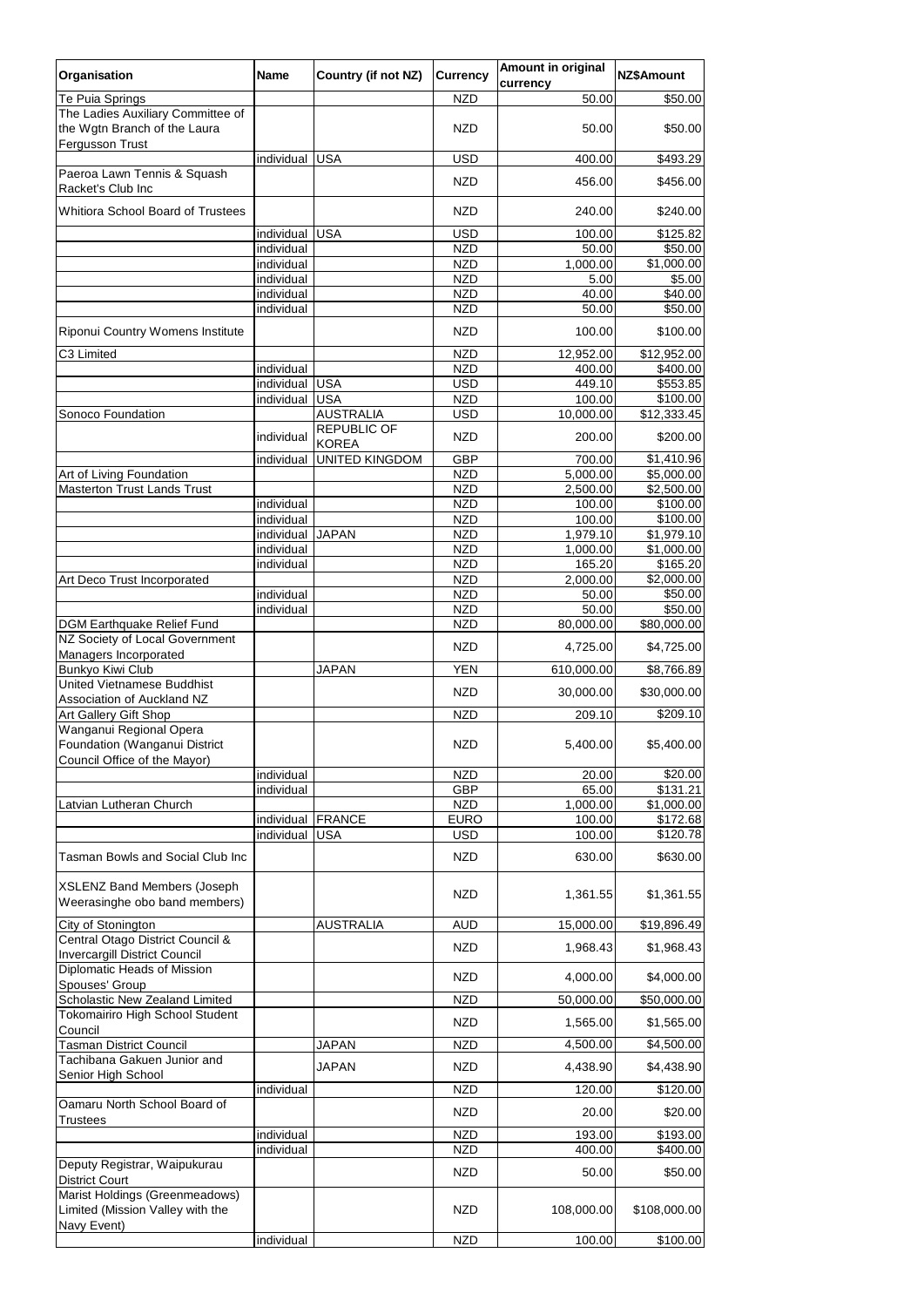| Organisation                                                              | <b>Name</b>              | <b>Country (if not NZ)</b> | <b>Currency</b>          | <b>Amount in original</b><br>currency | NZ\$Amount                        |
|---------------------------------------------------------------------------|--------------------------|----------------------------|--------------------------|---------------------------------------|-----------------------------------|
| Poirirua City Council                                                     |                          |                            | <b>NZD</b>               | 4,552.22                              | \$4,552.22                        |
|                                                                           | individual               |                            | <b>NZD</b>               | 1,000.00                              | \$1,000.00                        |
| Hello International Planning Service<br>Ltd                               |                          | <b>JAPAN</b>               | <b>YEN</b>               | 100,000.00                            | \$1,464.56                        |
| Waikato Golf Association (Inc.)                                           |                          |                            | <b>NZD</b>               | 6,804.70                              | \$6,804.70                        |
| <b>Brighton Village Pharmacy Ltd</b>                                      | individual               |                            | <b>NZD</b><br><b>AUD</b> | 125.00<br>860.00                      | \$125.00<br>$\overline{1,083.81}$ |
|                                                                           | individual               | <b>UNITED KINGDOM</b>      | <b>GBP</b>               | 50.00                                 | \$98.20                           |
|                                                                           | individual               |                            | <b>NZD</b>               | 200.00                                | \$200.00                          |
|                                                                           | individual               |                            | <b>NZD</b>               | 5.00                                  | \$5.00                            |
| <b>Riccarton Clinic Ltd</b>                                               |                          |                            | <b>NZD</b>               | 321.80                                | \$321.80                          |
| <b>Shotover Country Music Club</b>                                        |                          |                            | <b>NZD</b>               | 5,000.00                              | \$5,000.00                        |
| South Taranaki District Council                                           |                          |                            | <b>NZD</b>               | 32,404.07                             | \$32,404.07                       |
| <b>Cotswold School Amenities</b><br>Account                               |                          |                            | <b>NZD</b>               | 753.60                                | \$753.60                          |
| <b>Grey Power Morrinsville</b><br>Association                             |                          |                            | <b>NZD</b>               | 109.00                                | \$109.00                          |
| The Taranaki Cathedral Church of<br>St Mary                               |                          |                            | <b>NZD</b>               | 3,860.00                              | \$3,860.00                        |
| Royal Stylz Limited t/a Rodney                                            |                          |                            | <b>NZD</b>               | 970.00                                | \$970.00                          |
| <b>Wayne Hairdressing</b><br>Hawkes Bay Opera House Limited               |                          |                            | <b>NZD</b>               | 10,548.58                             | \$10,548.58                       |
| <b>Sutherland Shire Council</b>                                           |                          | <b>AUSTRALIA</b>           | <b>AUD</b>               | 1,581.25                              | \$2,020.20                        |
| Royston Hospital                                                          |                          |                            | <b>NZD</b>               | 350.00                                | \$350.00                          |
| <b>Network Communications (NZ)</b><br>Limited                             |                          |                            | <b>NZD</b>               | 10,000.00                             | \$10,000.00                       |
| Year 3 Class Tauranga Primary                                             | individual               |                            | <b>NZD</b>               | 50.00                                 | \$50.00                           |
| School<br>Hunua School                                                    |                          |                            | <b>NZD</b><br><b>NZD</b> | 102.88<br>220.40                      | \$102.88<br>\$220.40              |
|                                                                           | individual               |                            | <b>NZD</b>               | 100.00                                | \$100.00                          |
|                                                                           | individual               |                            | <b>NZD</b>               | 20.00                                 | \$20.00                           |
|                                                                           | individual               | <b>USA</b>                 | <b>USD</b>               | 20.00                                 | \$23.30                           |
| <b>Staff Social Club at Central</b><br><b>Hawkes Bay District Council</b> |                          |                            | <b>NZD</b>               | 942.00                                | \$942.00                          |
| Air New Zealand Limited<br><b>International Services</b>                  |                          |                            | <b>NZD</b>               | 36,648.00                             | \$36,648.00                       |
| Mooroopna Golf Club                                                       |                          | <b>AUSTRALIA</b>           | <b>AUD</b>               | 3,000.00                              | \$3,832.84                        |
| Supershuttle & Ngai Tahu                                                  |                          |                            | <b>NZD</b>               | 3,015.00                              | \$3,015.00                        |
| RJ Bloxham obo Japanese                                                   |                          |                            | <b>NZD</b>               | 8,000.00                              | \$8,000.00                        |
|                                                                           | individual               |                            | <b>NZD</b>               | 100.00                                | \$100.00                          |
|                                                                           | individual               |                            | <b>NZD</b>               | 500.00                                | \$500.00                          |
| Ruapehu District Council                                                  | individual               | <b>AUSTRALIA</b>           | <b>NZD</b><br><b>AUD</b> | 15,000.00<br>300.00                   | \$15,000.00<br>\$362.10           |
| <b>Gore District Council</b>                                              |                          |                            | <b>NZD</b>               | 8,758.60                              | \$8,758.60                        |
| Napier Warehouse                                                          |                          |                            | <b>NZD</b>               | 400.00                                | \$400.00                          |
|                                                                           | individual               | <b>USA</b>                 | <b>USD</b>               | 100.00                                | \$115.73                          |
| W.E.A. Sketch Club                                                        |                          |                            | <b>NZD</b>               | 465.00                                | \$465.00                          |
|                                                                           | individual               |                            | <b>NZD</b>               | 30,000.00                             | \$30,000.00                       |
|                                                                           | individual               |                            | <b>NZD</b>               | 112.30                                | \$112.30                          |
|                                                                           | individual               |                            | <b>NZD</b>               | 100.00                                | \$100.00                          |
|                                                                           | individual               |                            | <b>NZD</b>               | 100.00                                | \$100.00                          |
|                                                                           | individual               | <b>UNITED KINGDOM</b>      | <b>NZD</b>               | 300.00                                | \$300.00                          |
|                                                                           | individual<br>individual | <b>AUSTRALIA</b>           | <b>AUD</b><br><b>NZD</b> | 500.00<br>2.00                        | \$611.80<br>\$2.00                |
|                                                                           | individual               |                            | <b>NZD</b>               | 3,000.00                              | \$3,000.00                        |
| <b>Malcolm Mounsey Clarke</b>                                             |                          |                            | <b>NZD</b>               | 39,496.00                             | \$39,496.00                       |
|                                                                           | individual               |                            | <b>NZD</b>               | 200.00                                | 200.00                            |
| Levin Garden Club                                                         |                          |                            | <b>NZD</b>               | 100.00                                | \$100.00                          |
| <b>ACP Media Ltd</b>                                                      |                          |                            | <b>NZD</b>               | 25,000.00                             | \$25,000.00                       |
| <b>Rennie Gould Barrister</b>                                             |                          |                            | <b>NZD</b>               | 20.00                                 | \$20.00                           |
| NZ Nurses Organisation                                                    |                          |                            | <b>NZD</b>               | 40.00                                 | \$40.00                           |
|                                                                           | individual               |                            | <b>NZD</b>               | 20.00                                 | \$20.00                           |
|                                                                           | individual               |                            | <b>NZD</b>               | 40.00                                 | \$40.00<br>\$20.00                |
| John Morrison Barrister<br>Langford Law                                   |                          |                            | <b>NZD</b><br><b>NZD</b> | 20.00<br>30.00                        | \$30.00                           |
| <b>Capital Law</b>                                                        |                          |                            | <b>NZD</b>               | 20.00                                 | \$20.00                           |
| Judith Fyfe Barrister                                                     |                          |                            | <b>NZD</b>               | 20.00                                 | \$20.00                           |
| <b>Chris Tennet Barrister</b>                                             |                          |                            | <b>NZD</b>               | 20.00                                 | \$20.00                           |
| Gibson Sheat - Wellington Branch                                          |                          |                            | <b>NZD</b>               | 20.00                                 | \$20.00                           |
|                                                                           | individual               |                            | <b>NZD</b>               | 20.00                                 | \$20.00<br>\$20.00                |
| <b>Buchanan Gray</b><br>Sygrove Law                                       |                          |                            | <b>NZD</b><br><b>NZD</b> | 20.00<br>20.00                        | \$20.00                           |
| <b>Harkness Law Limited</b>                                               |                          |                            | <b>NZD</b>               | 20.00                                 | \$20.00                           |
| Ann Wilson Barrister                                                      |                          |                            | <b>NZD</b>               | 20.00                                 | \$20.00                           |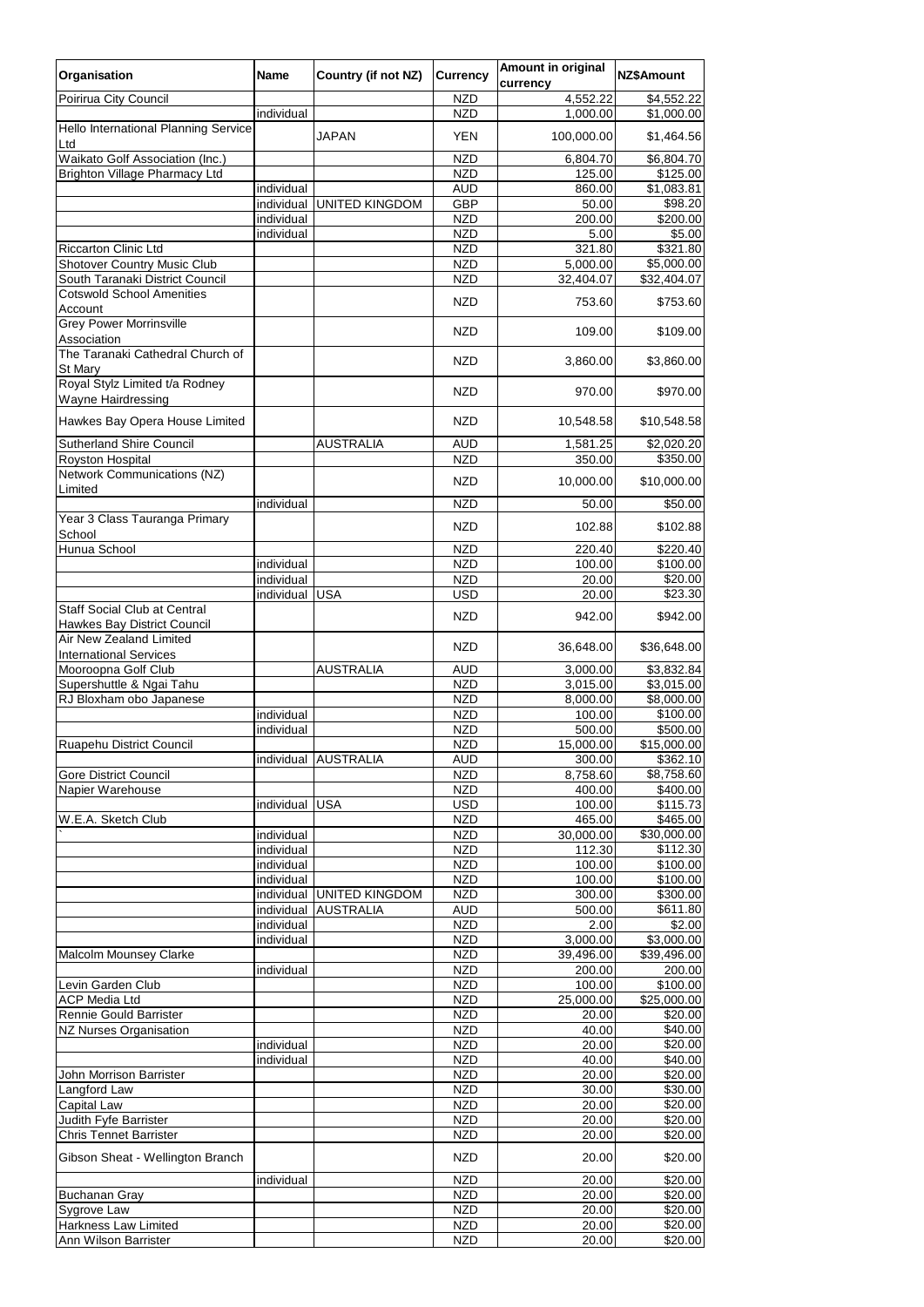| Organisation                           | <b>Name</b> | <b>Country (if not NZ)</b> | <b>Currency</b> | <b>Amount in original</b><br>currency | NZ\$Amount   |
|----------------------------------------|-------------|----------------------------|-----------------|---------------------------------------|--------------|
|                                        | individual  |                            | <b>NZD</b>      | 20.00                                 | \$20.00      |
|                                        | individual  |                            | <b>NZD</b>      | 20.00                                 | \$20.00      |
| Rachael Dewar Law                      |             |                            | <b>NZD</b>      | 20.00                                 | \$20.00      |
| <b>Rachael Dewar Law</b>               |             |                            | <b>NZD</b>      | 20.00                                 | \$20.00      |
| John Marshall QC                       |             |                            | <b>NZD</b>      | 20.00                                 | \$20.00      |
| NZ Police National HQ                  |             |                            | <b>NZD</b>      | 20.00                                 | \$20.00      |
|                                        | individual  |                            | <b>NZD</b>      | 20.00                                 | \$20.00      |
|                                        | individual  |                            | <b>NZD</b>      | 100.00                                | \$100.00     |
|                                        | individual  |                            | <b>NZD</b>      | 40.00                                 | \$40.00      |
| <b>Adelaide City Council</b>           |             | <b>AUSTRALIA</b>           | <b>AUD</b>      | 26,000.00                             | \$32,182.15  |
| Kaharoa School Parent Teacher          |             |                            | <b>NZD</b>      | 1,067.50                              | \$1,067.50   |
| Assn                                   |             |                            |                 |                                       |              |
| South Wairarapa District Council       |             |                            | <b>NZD</b>      | 1,000.00                              | \$1,000.00   |
|                                        | individual  |                            | <b>NZD</b>      | 200.00                                | \$200.00     |
| NZ Federation of Business and          |             |                            | <b>NZD</b>      | 1,318.00                              | \$1,318.00   |
| Professional Women's Clubs Inc         |             |                            |                 |                                       |              |
| Lakes District Health Board            |             |                            | <b>NZD</b>      | 2,880.00                              | \$2,880.00   |
| PrintNZ                                |             |                            | <b>NZD</b>      | 3,200.00                              | \$3,200.00   |
| Waiheke Island Tawa Lodge Ltd          |             |                            | <b>NZD</b>      | 2,000.00                              | \$2,000.00   |
| <b>The Merevale Corner</b>             |             |                            | <b>NZD</b>      | 50.00                                 | \$50.00      |
| <b>Medical Technology Services Ltd</b> |             |                            | <b>NZD</b>      | 100.00                                | \$100.00     |
| The Anglican Parish of Caloundra       |             | <b>AUSTRALIA</b>           | <b>AUD</b>      | 330.00                                | \$408.26     |
| <b>Clos Henri Limited</b>              |             |                            | <b>NZD</b>      | 6,050.00                              | \$6,050.00   |
|                                        | individual  |                            | <b>NZD</b>      | 50.00                                 | \$50.00      |
|                                        | individual  |                            | <b>NZD</b>      | 5,000.00                              | \$5,000.00   |
| <b>Counties Country Quilters</b>       |             |                            | <b>NZD</b>      | 1,032.00                              | \$1,032.00   |
|                                        | individual  |                            | <b>NZD</b>      | 270.00                                | \$270.00     |
| Elmwood Players Inc                    |             |                            | <b>NZD</b>      | 634.00                                | \$634.00     |
| U3A Tauranga Inc                       |             |                            | <b>NZD</b>      | 4,000.00                              | \$4,000.00   |
|                                        | individual  |                            | <b>NZD</b>      | 20.00                                 | \$20.00      |
|                                        | individual  |                            | <b>NZD</b>      | 20.00                                 | \$20.00      |
|                                        | individual  |                            | <b>NZD</b>      | 35.00                                 | \$35.00      |
|                                        | individual  |                            | <b>NZD</b>      | 70.00                                 | \$70.00      |
|                                        | individual  |                            | <b>NZD</b>      | 256.00                                | \$256.00     |
| CCC                                    |             |                            | <b>NZD</b>      | 64.00                                 | \$64.00      |
| CCC                                    |             |                            | <b>NZD</b>      | 13.00                                 | \$13.00      |
| <b>Transport Investments Limted</b>    |             |                            | <b>NZD</b>      | 45,937.20                             | \$45,937.20  |
| Hawke's Bay Mulitsport Club            |             |                            | <b>NZD</b>      | 971.00                                | \$971.00     |
| Aroma Mediterranean Restaurant         |             | <b>CANADA</b>              |                 | 300.00                                |              |
| <b>FG International Corp</b>           |             |                            | CAD             |                                       | \$362.71     |
|                                        | individual  |                            | <b>NZD</b>      | 20.00                                 | \$20.00      |
| Kaiapoi Rock'n'Roll Club               |             |                            | <b>NZD</b>      | 1,500.00                              | \$1,500.00   |
|                                        | individual  |                            | <b>NZD</b>      | 10.00                                 | \$10.00      |
| Christchurch International Airport     |             |                            | <b>NZD</b>      | 18,728.00                             | \$18,728.00  |
|                                        | individual  |                            | <b>NZD</b>      | 200.00                                | \$200.00     |
| <b>The Northern Club</b>               |             |                            | <b>NZD</b>      | 16,650.00                             | \$16.650.00  |
| <b>WJ Turner Ltd</b>                   |             |                            | <b>NZD</b>      | 2,113.50                              | \$2,113.50   |
| Kiwi Salon, Kansai                     |             |                            | <b>NZD</b>      | 1,000.00                              | \$1,000.00   |
|                                        | individual  |                            | <b>NZD</b>      | 200.00                                | \$200.00     |
|                                        | individual  | <b>AUSTRALIA</b>           | <b>AUD</b>      | 50.00                                 | \$63.26      |
| <b>NZ Cricket</b>                      |             |                            | <b>NZD</b>      | 1,350.00                              | \$1,350.00   |
|                                        | individual  |                            | <b>NZD</b>      | 79.00                                 | \$79.00      |
| Simpson Grierson                       |             |                            | <b>NZD</b>      | 100,000.00                            | \$100,000.00 |
| <b>Telstraclear Band4Hope</b>          |             |                            | <b>NZD</b>      | 651,449.05                            | \$651,449.05 |
| <b>ATEM</b>                            |             |                            | <b>NZD</b>      | 500.00                                | \$500.00     |
| Medbury School Trust Board             |             |                            | <b>NZD</b>      | 2,250.00                              | \$2,250.00   |
| <b>Ballantynes</b>                     |             |                            | <b>NZD</b>      | 5,925.91                              | \$5,925.91   |
| <b>New Holland Publishers Ltd</b>      |             |                            | <b>NZD</b>      | 6,000.00                              | \$6,000.00   |
| <b>Broadcast MAP</b>                   |             |                            | <b>NZD</b>      | 1,000.00                              | \$1,000.00   |
|                                        | individual  |                            | <b>NZD</b>      | 30.00                                 | \$30.00      |
| Neill, Cropper Ltd                     |             |                            | <b>NZD</b>      | 10,000.00                             | \$10,000.00  |
| The Tindall Foundation                 |             |                            | <b>NZD</b>      | 70,000.00                             | \$70,000.00  |
| <b>Westland District Council</b>       |             |                            | <b>NZD</b>      | 463.00                                | \$463.00     |
|                                        | individual  |                            | USD             | 20.00                                 | \$20.00      |
| NZ Stamp Collectors Club               |             |                            | <b>NZD</b>      | 565.00                                | \$565.00     |
| <b>NZ Contractors Federation</b>       |             |                            | <b>NZD</b>      | 27,000.00                             | \$27,000.00  |
| <b>Procare Health Ltd</b>              |             |                            | <b>NZD</b>      | 14,471.60                             | \$14,471.60  |
| NZ Planning Institute                  |             |                            |                 |                                       |              |
| (Canty/Westland)                       |             |                            | <b>NZD</b>      | 21,980                                | 21,980       |
| MJ and MS Bush Partnership             |             |                            | <b>NZD</b>      | 270.00                                | \$270.00     |
|                                        | individual  | <b>UK</b>                  | <b>GBP</b>      | 100.00                                | \$187.46     |
| Medbury School Trust Board             |             |                            | <b>NZD</b>      | 534.00                                | \$534.00     |
| <b>Korean Seniors Society</b>          |             |                            | <b>NZD</b>      | 812.00                                | \$812.00     |
| <b>SPE Systems</b>                     |             |                            | <b>NZD</b>      | 32,918.00                             | \$32,918.00  |
|                                        | individual  |                            | <b>NZD</b>      | 50.00                                 | \$50.00      |
| Royal NZ College of General            |             |                            |                 |                                       |              |
| Practitioners                          |             |                            | <b>NZD</b>      | 500.00                                | \$500.00     |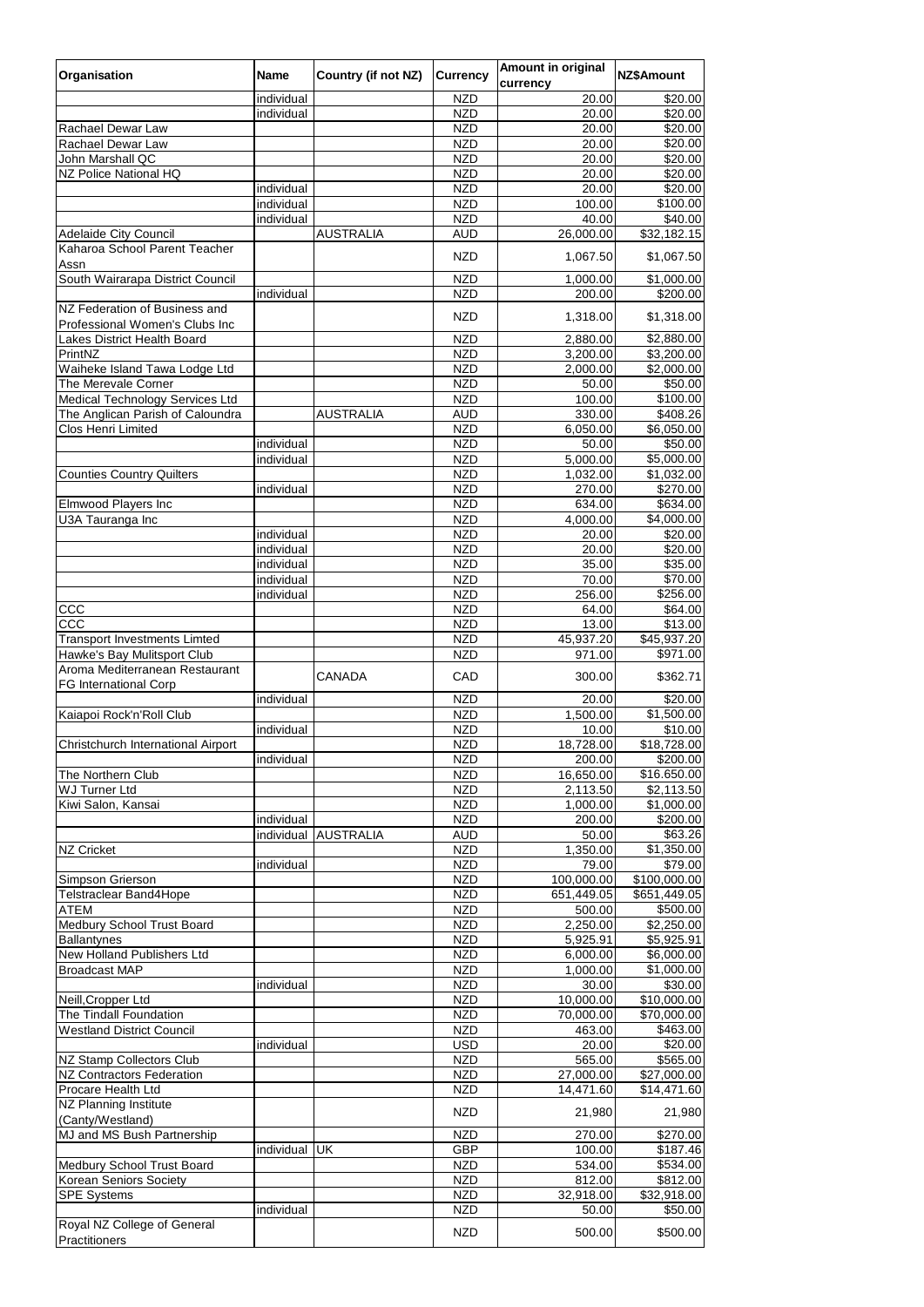| Organisation                                  | <b>Name</b> | <b>Country (if not NZ)</b> | <b>Currency</b> | <b>Amount in original</b><br>currency | <b>NZ\$Amount</b>       |
|-----------------------------------------------|-------------|----------------------------|-----------------|---------------------------------------|-------------------------|
|                                               | individual  |                            | <b>NZD</b>      | 100.00                                | \$100.00                |
|                                               | individual  |                            | <b>NZD</b>      | 80.00                                 | \$80.00                 |
| University of Canterbury                      |             |                            | <b>NZD</b>      | 120.73                                | \$120.73                |
| New Holland                                   |             |                            | <b>NZD</b>      | 4,500.00                              | \$4,500.00              |
|                                               | individual  |                            | <b>NZD</b>      | 50.00                                 | \$50.00                 |
| Central Districts Indian Association          |             |                            | <b>NZD</b>      | 2,500.00                              | \$2,500.00              |
| Canterbury Dressage Equestrian<br>Sports NZ   |             |                            | <b>NZD</b>      | 3,125.00                              | \$3,125.00              |
| Victoria Over Sixties Cricket<br>Association  |             |                            | <b>NZD</b>      | 700.00                                | \$700.00                |
|                                               | individual  |                            | <b>NZD</b>      | 200.00                                | \$200.00                |
| <b>Morrison Hospitality Management</b><br>Ltd |             |                            | <b>NZD</b>      | 2,936.57                              | \$2,936.57              |
|                                               | individual  |                            | <b>NZD</b>      | 600.00                                | \$600.00                |
| Panasonic NZ Ltd                              |             |                            | <b>NZD</b>      | 750.00                                | \$750.00                |
|                                               | individual  |                            | <b>NZD</b>      | 50.00                                 | \$50.00                 |
|                                               | individual  |                            | <b>NZD</b>      | 1,400.00                              | \$1,400.00              |
|                                               | individual  |                            | <b>GBP</b>      | 100.00                                | \$181.44                |
| Canterbury Jockey Club                        |             |                            | <b>NZD</b>      | 50,000.00                             | \$50,000.00             |
| Rural Women New Zealand                       |             |                            | <b>NZD</b>      | 130,000.00                            | \$130,000.00            |
| Nielsen Company                               |             |                            | <b>NZD</b>      | 100.00                                | \$100.00                |
| Zebedees Charitable Trust                     |             |                            | <b>NZD</b>      | 450.00                                | \$450.00                |
| The Swan Inn                                  |             |                            | <b>NZD</b>      | 200.00                                | \$200.00                |
|                                               | individual  |                            | <b>NZD</b>      | 50.00                                 | \$50.00                 |
| <b>Merrin School</b>                          |             |                            | <b>NZD</b>      | 130.00                                | \$130.00                |
|                                               | individual  |                            | <b>NZD</b>      | 100.00                                | \$100.00                |
|                                               | individual  |                            | <b>NZD</b>      | 87.83                                 | \$87.83                 |
| <b>Trans Tasman Business Circle Ltd</b>       |             |                            | <b>NZD</b>      | 1,000.00                              | \$1,000.00              |
| NZ Stamp Colllectors Club                     |             |                            | <b>NZD</b>      | 227.34                                | \$227.37                |
| <b>Turners Auctions</b>                       |             |                            | <b>NZD</b>      | 32,109.00                             | $\overline{$}32,109.00$ |
| <b>Trans Tasman Business Circle Ltd</b>       |             |                            | <b>NZD</b>      | 100.00                                | \$100.00                |
|                                               |             |                            |                 |                                       | \$2,756,491.80          |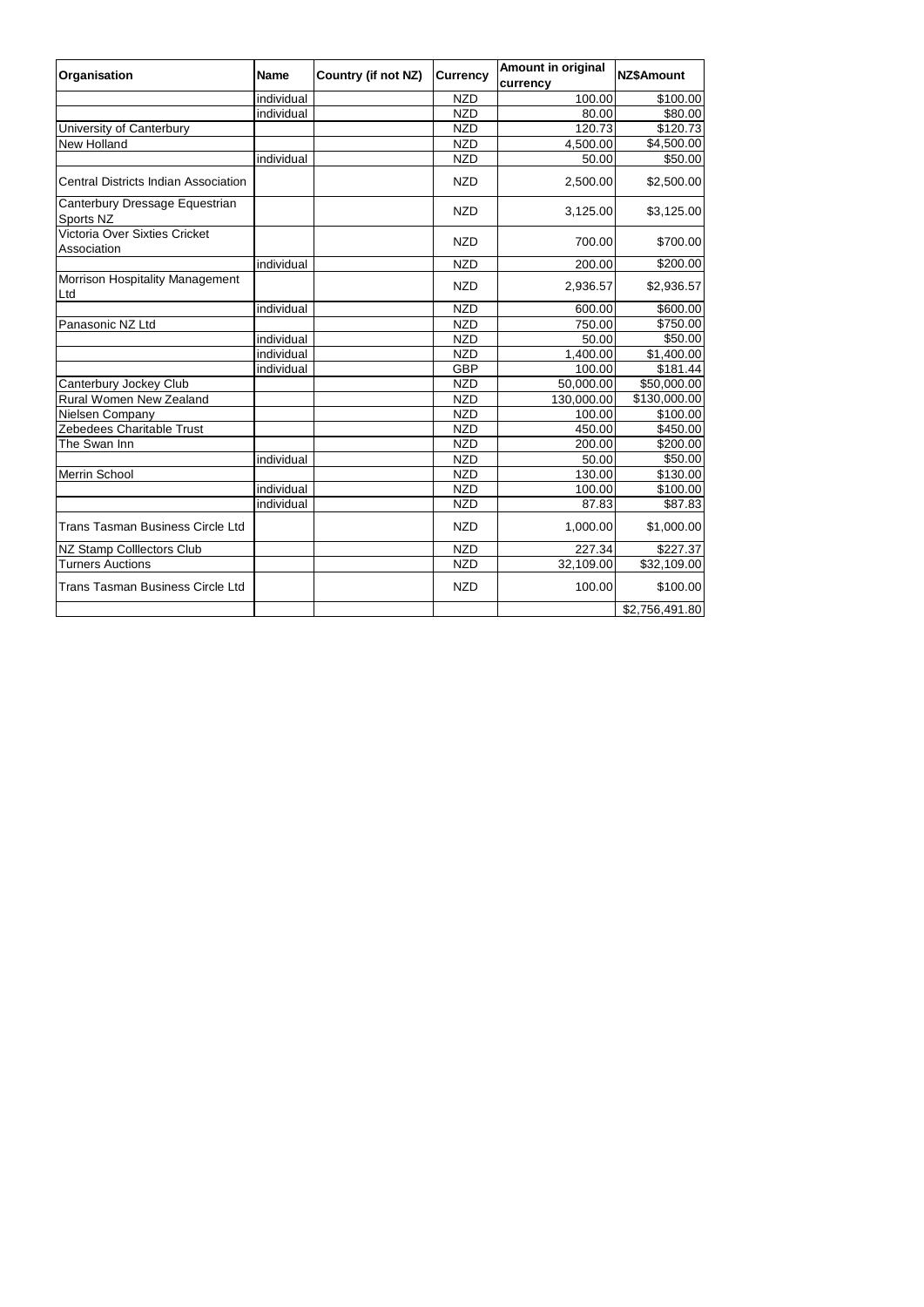| Recipient                      | Purpose of Funding                                                                                                                                                                                                                                                                                                                                                                                                                                                                                                                                                                                                                                                                                                                                                                                                                     | Date of<br>Council<br>Meeting | Amount         |
|--------------------------------|----------------------------------------------------------------------------------------------------------------------------------------------------------------------------------------------------------------------------------------------------------------------------------------------------------------------------------------------------------------------------------------------------------------------------------------------------------------------------------------------------------------------------------------------------------------------------------------------------------------------------------------------------------------------------------------------------------------------------------------------------------------------------------------------------------------------------------------|-------------------------------|----------------|
| Christchurch City Council      | To meet the cost of the interment site at Avonhead Park Cemetery for the<br>Unfound Victims of the 22 February 2011 Christchurch Earthquake                                                                                                                                                                                                                                                                                                                                                                                                                                                                                                                                                                                                                                                                                            | 09/06/2011                    | \$170,000.00   |
| Hagley Golf Club               | To underwrite up to \$40,000 for operating costs                                                                                                                                                                                                                                                                                                                                                                                                                                                                                                                                                                                                                                                                                                                                                                                       | 09/06/2011                    | \$40,000.00    |
| The Tramway Historical Society | For: a) a grant of \$49,700 towards the costs of construction of a tram storage<br>facility for the city trams at Ferrymead Heritage Park, i.e. towards the building of<br>the TotalSpan shelters, and<br>b) the underwriting of any shortfall of up to \$39,760 in the balance owed to<br>TotalSpan when due, to be paid back to the Fund once the necessary funds have<br>been raised                                                                                                                                                                                                                                                                                                                                                                                                                                                | 23/06/2011                    | \$49,700.00    |
| Christchurch City Council      | To fund an International Speakers Series of Events for Christchurch Professionals<br>to be held as part of the Council's preparation of the Central City Recovery Plan<br>under the Canterbury Earthquake Recovery Authority Act. (note a donation of<br>\$300,000 was specifically tagged for this purpose)                                                                                                                                                                                                                                                                                                                                                                                                                                                                                                                           | 23/06/2011                    | \$300,000.00   |
| Christchurch City Council      | \$200,000 - Rugby World Cup Fan Zone and events village in Hagley Park<br>\$200,000 - Scarborough to Sumner Beach restoration - the restoration of the<br>coastal strip of parks starting at Scarborough Beach and extending along the<br>coast to Sumner Surf Club<br>\$400,000 - Playground Safety Surface renewals - replacing surfaces damaged<br>with liquefaction<br>\$100,000 - Mature Tree Replacements - replanting of trees at Hagley Park and<br>South New Brighton Domain where a significant number of mature trees have<br>been damaged by the earthquake and have had to be removed.<br>\$400,000 Eastern Suburbs park repairs<br>\$200,000 Port Hills restoration including rock fencing and planting<br>(note a donation of \$1,500,000 from Auckland Council was specifically tagged<br>for these projects as above) | 28/07/2011                    | \$1,500,000.00 |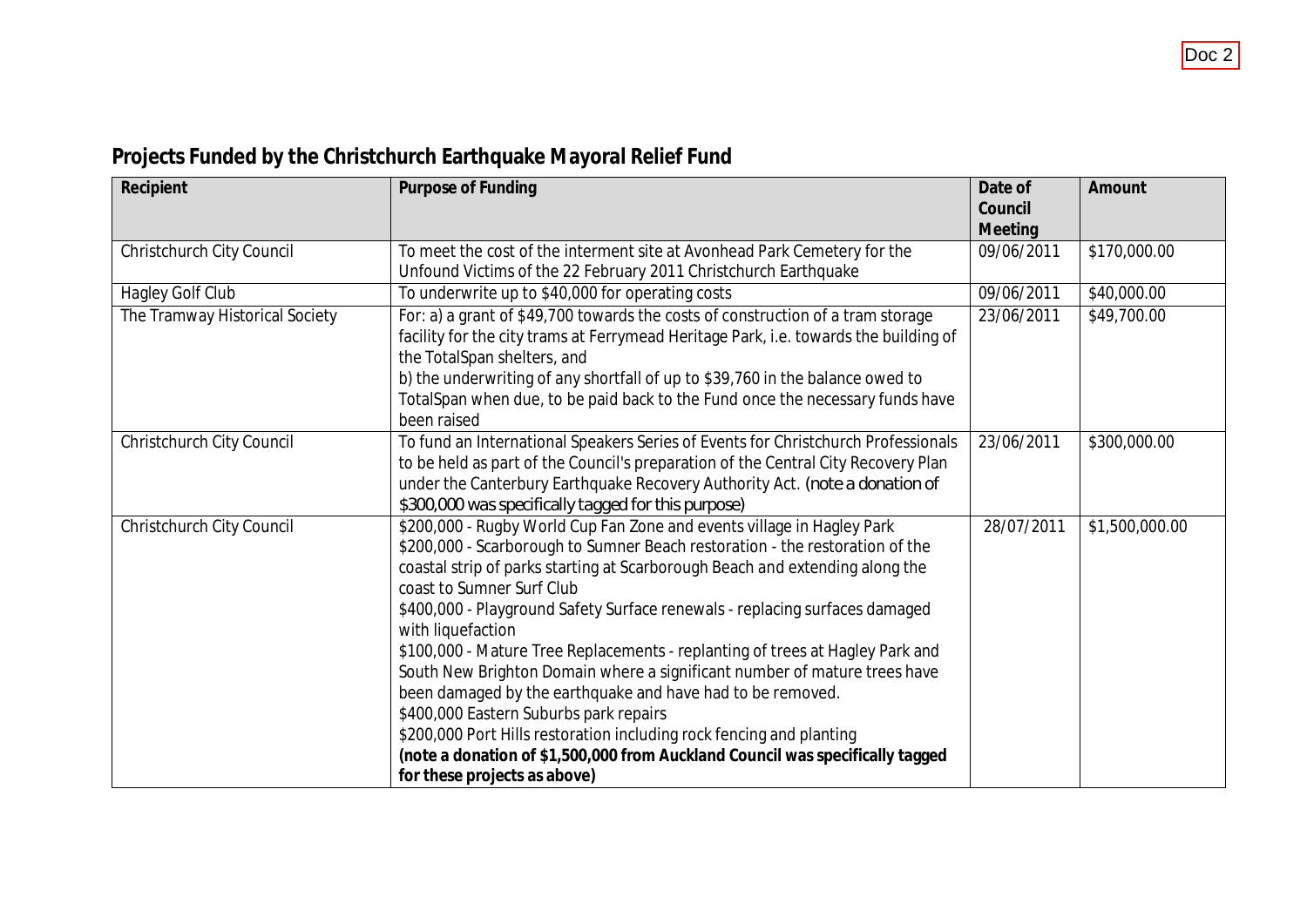| Mayor's Welfare Charitable Trust                     | To transfer \$370,366.17 of individual wellbeing donations to the Mayor's<br>Welfare Charitable Trust                                                      | 28/07/2011  | \$370,366.17 |
|------------------------------------------------------|------------------------------------------------------------------------------------------------------------------------------------------------------------|-------------|--------------|
| <b>Halswell Hall</b>                                 | To provide financial assistance for repairing earthquake damage to the Hal                                                                                 | 27/010/2011 | \$50,000.00  |
| Sumner Urban Design Team                             | Contribution to expenses incurred and projected in undertaking work on the<br>Sumner Suburb Masterplan                                                     | 27/10/2011  | \$13,350.00  |
| <b>Heathcote Cricket Club</b>                        | To provide financial assistance for repairing earthquake damage to Heathcote<br><b>Cricket Club</b>                                                        | 24/11/2011  | \$95,000.00  |
| <b>Council of Social Services in</b><br>Christchurch | To contribute to expenses for hiring a container to store furniture for community<br>groups                                                                | 24/11/2011  | \$1,130.00   |
| <b>Athletics Canterbury</b>                          | To contribute towards the establishment of a new athletics facility at Rawhiti<br>Domain                                                                   | 08/12/2011  | \$45,000.00  |
| The Court Theatre                                    | To help towards the costs of the temporary theatre at Addington                                                                                            | 02/02/2012  | \$100,000.00 |
| The Loons (Lyttelton Workingmen's<br>Club)           | To help towards the costs of rebuilding the Theatre                                                                                                        | 02/02/2012  | \$250,000.00 |
| Gordon Scout Group                                   | To cover the shortfall between the insurance payout and the cost of repairing<br>the Scout Hut                                                             | 02/02/2012  | \$3,500.00   |
| Music Centre of Christchurch                         | Costs incurred in planning a replacement Music Centre                                                                                                      | 02/02/2012  | \$70,000.00  |
| <b>CPIT Creative Industries Faculty</b>              | Contribution towards the costs of the "Artbox' project                                                                                                     | 02/02/2012  | \$80,000.00  |
| <b>CHART Christchurch Music Industry</b><br>Trust    | Contribution towards the cost of replacement rehearsal space for musicians                                                                                 | 02/02/2012  | \$80,000.00  |
| Governors Bay Volunteer Fire Brigade                 | Costs of replacement furniture for community meetings                                                                                                      | 02/02/2012  | \$6,000.00   |
| <b>Canterbury Charity Hospital</b>                   | To help with the costs of renovating a newly acquired building that has been set<br>up to provide earthquake counselling                                   | 05/04/2012  | \$200,000.00 |
| St Michael and All Angels Parish Trust               | To contribute to the costs of restoration and improvement of the 19th century<br>church organ from St Michael and All Angels Church.                       | 05/04/2012  | \$50,000.00  |
| North Avon Christchurch BMX Club                     | To help towards the costs of buying a second-hand trailer for secure storage of<br>race equipment, which cannot be stored in earthquake-damaged buildings. | 05/04/2012  | \$3,500.00   |
| <b>Riccarton Leagues Club</b>                        | To provide financial assistance for repairing earthquake damage to the Club                                                                                | 05/04/2012  | \$4,500.00   |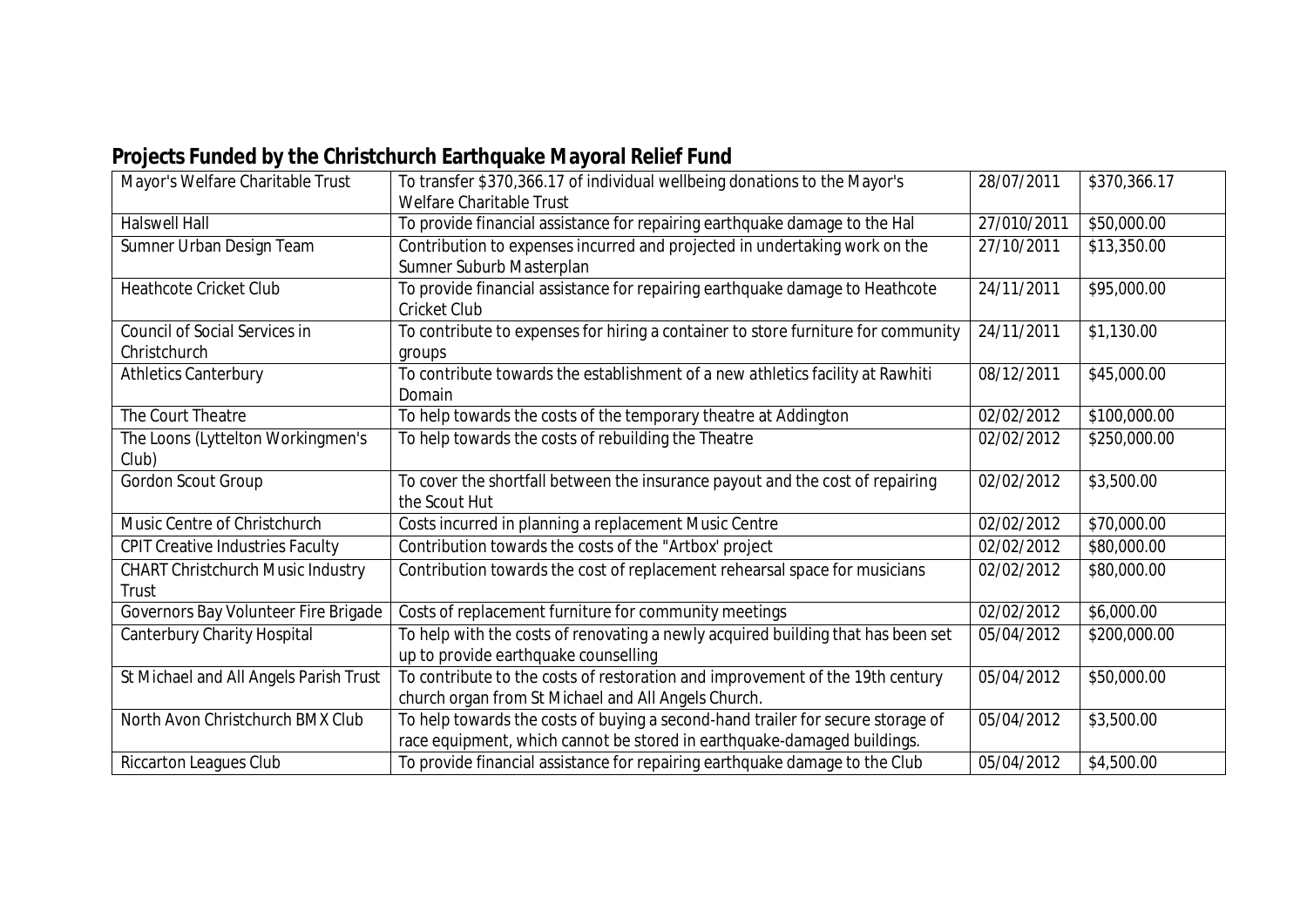| Papanui Handiscope                                          | To contribute towards the costs of alternative space and storage of equipment,<br>following earthquake damage to former premises. | 05/04/2012  | \$1,000.00     |
|-------------------------------------------------------------|-----------------------------------------------------------------------------------------------------------------------------------|-------------|----------------|
| <b>Waimairi Tennis Club Inc</b>                             | To contribute towards the cost of a Geo Tech Report on the tennis courts.                                                         | 05/04/2012  | \$5,000.00     |
| Mayor's Welfare Charitable Trust                            | To transfer \$150,000 to the Mayor's Welfare Earthquake Relief Fund as per                                                        | 05/04/2012  | \$150,000.00   |
|                                                             | donor request                                                                                                                     |             |                |
| Earthquake Memorial                                         | Transfer towards Earthquake Memorial Project                                                                                      | 05/04/2012  | \$1,000,000.00 |
| Whitewings Charitable Trust                                 | Replace hot water cylinder and repair damage to system.                                                                           | 09/08/2012  | \$9,007.96     |
| Contemporary Circus Trust                                   | Contribute towards facility renovation and redevelopment costs to support                                                         | 09/08/2012  | \$9,909.50     |
|                                                             | programme delivery for children                                                                                                   |             |                |
| Ferrymead Heritage Park                                     | Repair costs for damaged underground services                                                                                     | 09/08/2012  | \$14,245.00    |
| Christchurch Worship Centre                                 | Towards cost of storage container, sheds, fencing and re-covering chairs                                                          | 22/11/2012  | \$11,300.00    |
| Parafed Canterbury                                          | Towards the costs of moving damaged offices and storing gym equipment                                                             | 22/11/2012  | \$10,000.00    |
| Sydenham Park Complex                                       | Towards the Pavillion rebuilding costs                                                                                            | 22/11/2012  | \$17,025.00    |
| <b>Barrington Tennis Club</b>                               | Towards the cost of repairing damaged tennis courts                                                                               | 22/11/2012  | \$15,000.00    |
| Mt Pleasant Oscar                                           | Contribution towards the cost of a new storage shed                                                                               | 22/11/2012  | \$5,100.00     |
| <b>TS Cornwall</b>                                          | Towards rebuilding costs for their headquarters / meeting facility                                                                | 22/11/2012  | \$20,000.00    |
| Habitat for Humanity                                        | Towards rebuild project costs                                                                                                     | 12/11/2012  | \$60,000.00    |
| <b>Shirley Community Trust</b>                              | Transfer as per donor request                                                                                                     | 22/11/2012  | \$6,000.00     |
| Sumner Surf Life Saving Club                                | Towards the rebuild of their Surf Life Saving Club                                                                                | 07/12/2012  | \$100,000.00   |
| Kahikatea Adventure Training                                | Towards the rebuild of the Rope Course                                                                                            | 07/012/2012 | \$40,000.00    |
| <b>Avonside House Trust</b>                                 | Towards the purchase of a portable office unit                                                                                    | 07/12/2012  | \$18,389.00    |
| Detailed Engineer Evaluation Fund                           | Establish a Fund to assist community organisations undertake detailed<br>engineering evaluations                                  | 28/02/2013  | \$200,000.00   |
| Isaac Theatre Royal                                         | Contribution towards the rebuilding of the community performance/function<br>space within the theatre                             | 28/02/2013  | \$300,000.00   |
| <b>Community Volunteer Worksite</b><br><b>Training Fund</b> | Establish a Fund to assist community volunteer worksite safety training                                                           | 28/02/2013  | \$20,000.00    |
| University of Canterbury - Quake<br>Centre                  | <b>Contribution towards the Quake Centre</b>                                                                                      | 04/04/2013  | \$150,000.00   |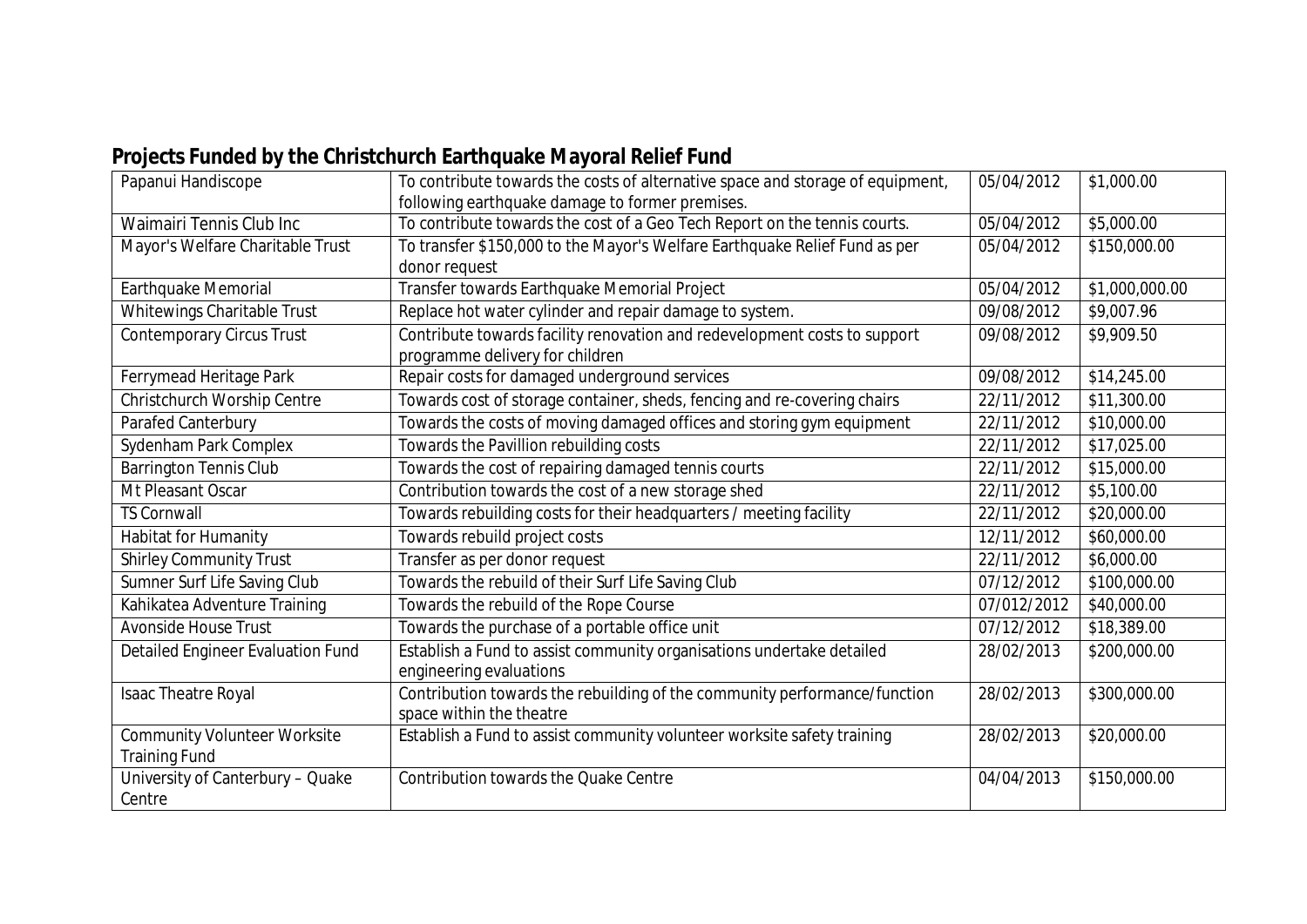| Canterbury Insurance Advisory       | Towards insurance advisory service operations                                         | 24/04/2013 | \$200,000.00 |
|-------------------------------------|---------------------------------------------------------------------------------------|------------|--------------|
| Service                             |                                                                                       |            |              |
| The Repertory Theatre Society Inc   | Towards rent, storage and venue costs                                                 | 16/05/2013 | \$39,815.00  |
| <b>Port Hills Athletics</b>         | Towards the purchase of a portable gazebo for competition & training days             | 04/10/2013 | \$8,665.00   |
| Cycling New Zealand Canterbury Inc  | Towards the purchase of storage containers                                            | 04/10/2013 | \$9,600.00   |
| <b>Redcliffs Tennis Club</b>        | Towards the cost of repairs for damaged courts                                        | 04/10/2013 | \$23,000.00  |
| <b>Education Child Care Inc.</b>    | Contribution towards the rebuild of damaged facility                                  | 04/10/2013 | \$20,000.00  |
| Mt Pleasant Memorial Community      | Contribution towards the rebuild of the Centre                                        | 10/04/2014 | \$200,000.00 |
| Centre & Residents Association      |                                                                                       |            |              |
| St John Christchurch Area Committee | Contribution towards the repairs and enhancements of the St John New Brighton<br>hall | 11/09/2014 | \$100,000.00 |
| <b>Original Scripts Theatre</b>     | Contribution towards rent and Storage                                                 | 11/09/2014 | \$9,653.00   |
| <b>Banks Peninsula War Memorial</b> | Contribution towards repairing the War Memorial                                       | 11/09/2014 | \$195,794.00 |
| Aviva                               | To assist with the development and construction fit out for the Alliance led          | 15/12/2014 | \$500,000.00 |
|                                     | Wellbeing Service in Eastgate Shopping Centre                                         |            |              |
| <b>Residential Advisory Service</b> | To assist with the residential advisory service operations                            | 15/12/2014 | \$100,000.00 |
| Linwood Rugby League Football Club  | Towards the cost of purchasing a storage container                                    | 15/12/2014 | \$3,000.00   |
| (Inc)                               |                                                                                       |            |              |
| <b>BUG 4/2</b>                      | <b>Towards Imagination Station Works</b>                                              | 26/03/2015 | \$38,399.00  |
| Christchurch City Mission           | To assist towards the emergency homelessness accommodation project                    | 26/03/2015 | \$294,434.00 |
| Showbiz Christchurch                | To assist towards sprung wooden flooring                                              | 26/03/2015 | \$54,388.00  |
| Mt Pleasant Memorial Community      | Contribution towards the rebuild of the Centre                                        | 16/04/2015 | \$100,000.00 |
| Centre & Residents Association      |                                                                                       |            |              |
| <b>Residential Advisory Service</b> | To assist with the residential advisory service                                       | 28/05/2015 | \$50,000.00  |
| YMCA Christchurch                   | Contribution towards the Community Theatre                                            | 27/08/2015 | \$200,000.00 |
| Project Employment Environmental    | PEEEPs Relocation Project                                                             | 27/08/2015 | \$22,500.00  |
| Enhancement Programme (PEEEPs)      |                                                                                       |            |              |
| Rowley Resource Centre              | <b>Additional Fit Out Costs</b>                                                       | 26/11/2015 | \$37,605.00  |
| The Loons Theatre Trust             | To contribute towards the fit out of their new theatre                                | 26/11/2015 | \$50,000.00  |